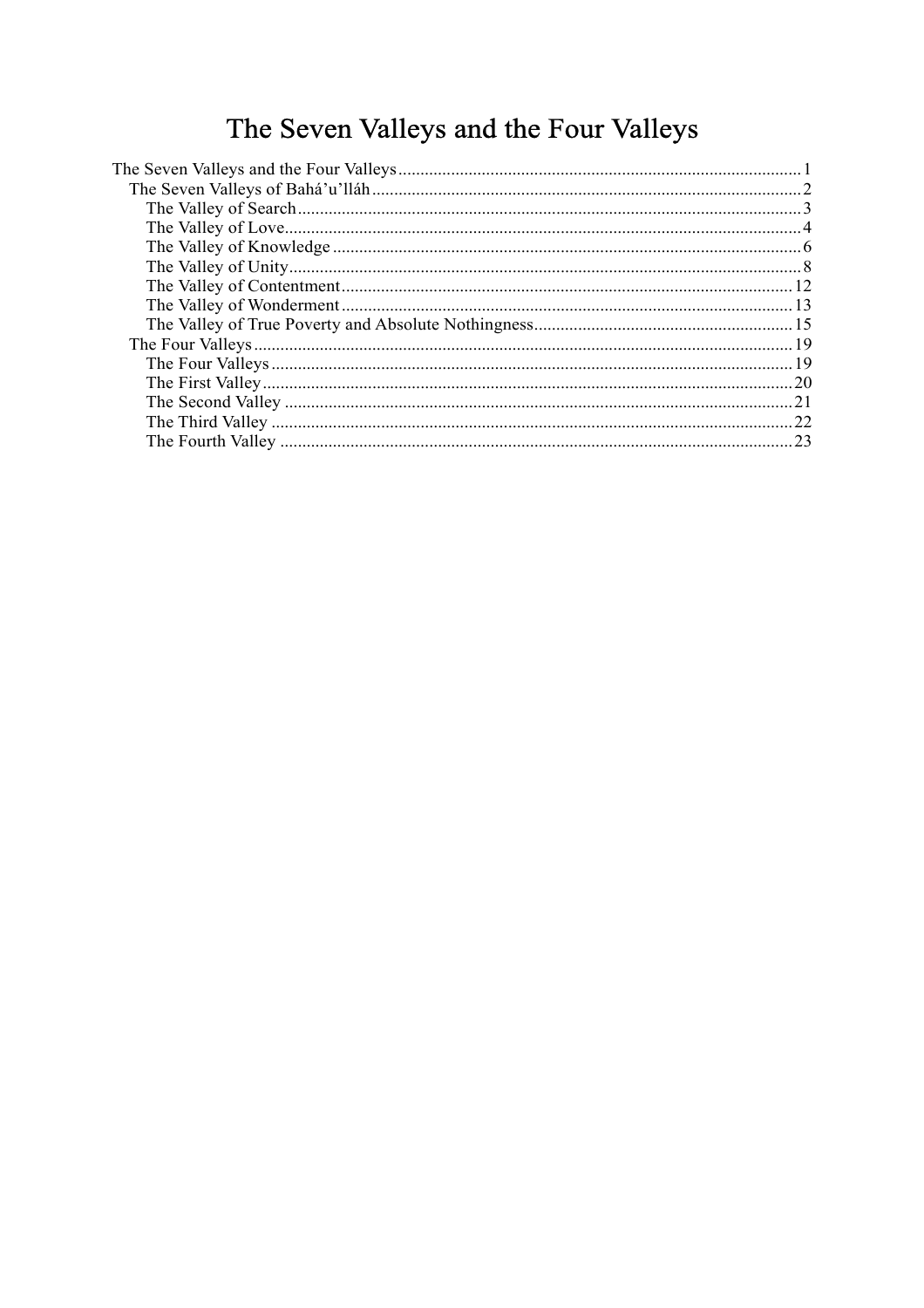# The Seven Valleys of Bahá'u'lláh

In the Name of God, the Clement, the Merciful.

Praise be to God Who hath made being to come forth from nothingness; graven upon the tablet of man the secrets of preexistence; taught him from the mysteries of divine utterance that which he knew not; made him a Luminous Book unto those who believed and surrendered themselves; caused him to witness the creation of all things (Kullu Shay') in this black and ruinous age, and to speak forth from the apex of eternity with a wondrous voice in the Excellent Temple\* : to the end that every man may testify, in himself, by himself, in the station of the Manifestation of his Lord, that verily there is no God save Him, and that every man may thereby win his way to the summit of realities, until none shall contemplate anything whatsoever but that he shall see God therein.

And I praise and glorify the first sea which hath branched from the ocean of the Divine Essence, and the first morn which hath glowed from the Horizon of Oneness, and the first sun which hath risen in the Heaven of Eternity, and the first fire which was lit from the Lamp of Preexistence in the lantern of singleness: He who was Ahmad in the kingdom of the exalted ones, and Muḥammad amongst the concourse of the near ones, and Maḥmúd† in the realm of the sincere ones. "...by whichsoever (name) ye will, invoke Him: He hath most excellent names"<sup>‡</sup> in the hearts of those who know. And upon His household and companions be abundant and abiding and eternal peace!

Further, we have harkened to what the nightingale of knowledge sang on the boughs of the tree of thy being, and learned what the dove of certitude cried on the branches of the bower of thy heart. Methinks I verily inhaled the pure fragrances of the garment of thy love, and attained thy very meeting from perusing thy letter. And since I noted thy mention of thy death in God, and thy life through Him, and thy love for the beloved of God and the Manifestations of His Names and the Dawning-Points of His Attributes—I therefore reveal unto thee sacred and resplendent tokens from the planes of glory, to attract thee into the court of holiness and nearness and beauty, and draw thee to a station wherein thou shalt see nothing in creation save the Face of thy Beloved One, the Honored, and behold all created things only as in the day wherein none hath a mention.

Of this hath the nightingale of oneness sung in the garden of  $G$ hawthíyyih.<sup>§</sup> He saith: "And there shall appear upon the tablet of thine heart a writing of the subtle mysteries of 'Fear God and God will give you knowledge';<sup>\*\*</sup> and the bird of thy soul shall recall the holy sanctuaries of preexistence and soar on the wings of longing in the heaven of 'walk the beaten paths of thy Lord',†† and gather the fruits of communion in the gardens of 'Then feed on every kind of fruit."<sup>\*\*\*</sup>

§ Sermon by 'Alí. \*\*Qur'án 2:282.

 <sup>\*</sup> The Manifestation.

<sup>†</sup> Muḥammad, Aḥmad and Maḥmúd are names and titles of the Prophet, derived from the verb "to praise," "to exalt."

<sup>‡</sup> Qur'án 17:110.

 $\overrightarrow{p}$ <sup>††</sup>Our'án 16:71.

<sup>‡‡</sup>Qur'án 16:71.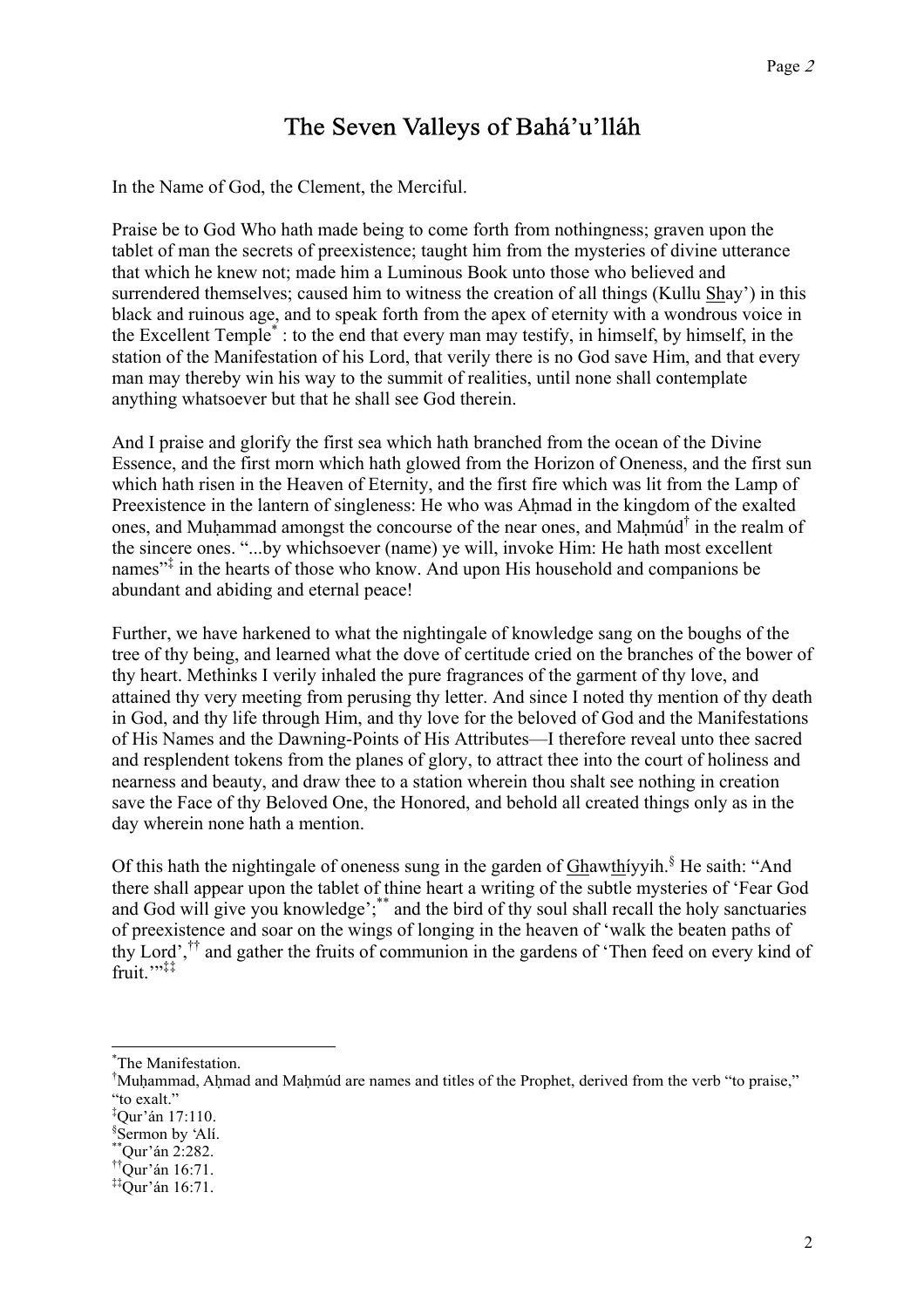By My life, O friend, wert thou to taste of these fruits, from the green garden of these blossoms which grow in the lands of knowledge, beside the orient lights of the Essence in the mirrors of names and attributes—yearning would seize the reins of patience and reserve from out thy hand, and make thy soul to shake with the flashing light, and draw thee from the earthly homeland to the first, heavenly abode in the Center of Realities, and lift thee to a plane wherein thou wouldst soar in the air even as thou walkest upon the earth, and move over the water as thou runnest on the land. Wherefore, may it rejoice Me, and thee, and whosoever mounteth into the heaven of knowledge, and whose heart is refreshed by this, that the wind of certitude hath blown over the garden of his being, from the Sheba of the All-Merciful.

Peace be upon him who followeth the Right Path!

And further: The stages that mark the wayfarer's journey from the abode of dust to the heavenly homeland are said to be seven. Some have called these Seven Valleys, and others, Seven Cities. And they say that until the wayfarer taketh leave of self, and traverseth these stages, he shall never reach to the ocean of nearness and union, nor drink of the peerless wine. The first is

#### The Valley of Search

The steed of this Valley is patience; without patience the wayfarer on this journey will reach nowhere and attain no goal. Nor should he ever be downhearted; if he strive for a hundred thousand years and yet fail to behold the beauty of the Friend, he should not falter. For those who seek the Ka'bih<sup>\*</sup> of "for Us" rejoice in the tidings: "In Our ways will We guide them."<sup>†</sup> In their search, they have stoutly girded up the loins of service, and seek at every moment to journey from the plane of heedlessness into the realm of being. No bond shall hold them back, and no counsel shall deter them.

It is incumbent on these servants that they cleanse the heart—which is the wellspring of divine treasures—from every marking, and that they turn away from imitation, which is following the traces of their forefathers and sires, and shut the door of friendliness and enmity upon all the people of the earth.

In this journey the seeker reacheth a stage wherein he seeth all created things wandering distracted in search of the Friend. How many a Jacob will he see, hunting after his Joseph; he will behold many a lover, hasting to seek the Beloved, he will witness a world of desiring ones searching after the One Desired. At every moment he findeth a weighty matter, in every hour he becometh aware of a mystery; for he hath taken his heart away from both worlds, and set out for the Ka'bih<sup>‡</sup> of the Beloved. At every step, aid from the Invisible Realm will attend him and the heat of his search will grow.

One must judge of search by the standard of the Majnún of Love.<sup>§</sup> It is related that one day they came upon Majnún sifting the dust, and his tears flowing down. They said, "What doest

 <sup>\*</sup> The holy Sanctuary at Mecca. Here the word means "goal."

<sup>†</sup> Qur'án 29:69: "And whoso maketh efforts for Us, in Our ways will We guide them."

<sup>‡</sup> The holy Sanctuary at Mecca. Here the word means "goal."

<sup>§</sup> Literally, Majnún means "insane." This is the title of the celebrated lover of ancient Persian and Arabian lore, whose beloved was Laylí, daughter of an Arabian prince. Symbolizing true human love bordering on the divine, the story has been made the theme of many a Persian romantic poem, particularly that of Nizámí, written in 1188–1189 A.D.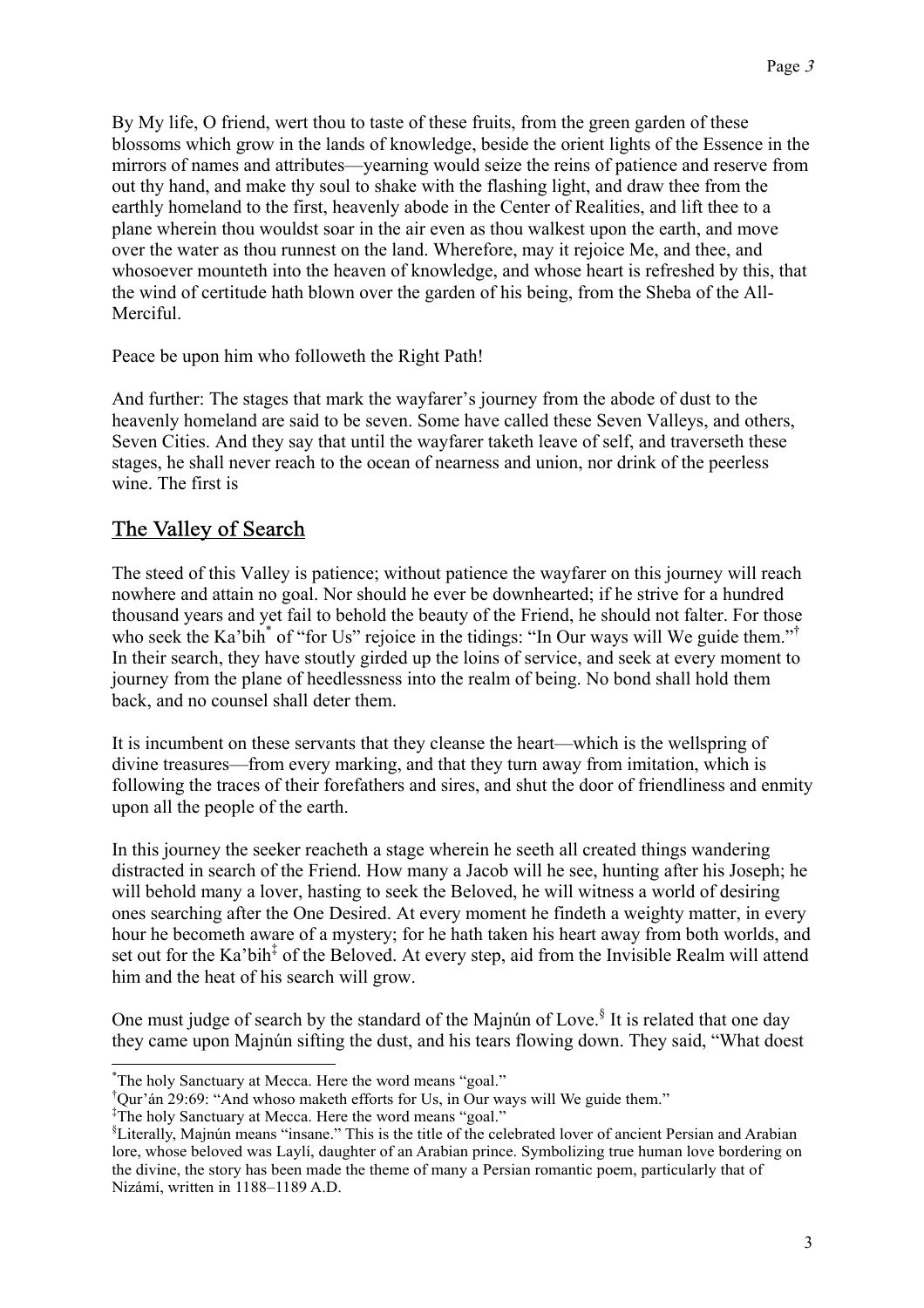thou?" He said, "I seek for Laylí." They cried, "Alas for thee! Laylí is of pure spirit, and thou seekest her in the dust!" He said, "I seek her everywhere; haply somewhere I shall find her."

Yea, although to the wise it be shameful to seek the Lord of Lords in the dust, yet this betokeneth intense ardor in searching. "Whoso seeketh out a thing with zeal shall find it."\*

The true seeker hunteth naught but the object of his quest, and the lover hath no desire save union with his beloved. Nor shall the seeker reach his goal unless he sacrifice all things. That is, whatever he hath seen, and heard, and understood, all must he set at naught, that he may enter the realm of the spirit, which is the City of God. Labor is needed, if we are to seek Him; ardor is needed, if we are to drink of the honey of reunion with Him; and if we taste of this cup, we shall cast away the world.

On this journey the traveler abideth in every land and dwelleth in every region. In every face, he seeketh the beauty of the Friend; in every country he looketh for the Beloved. He joineth every company, and seeketh fellowship with every soul, that haply in some mind he may uncover the secret of the Friend, or in some face he may behold the beauty of the Loved One.

And if, by the help of God, he findeth on this journey a trace of the traceless Friend, and inhaleth the fragrance of the long-lost Joseph from the heavenly messenger,<sup>†</sup> he shall straightway step into

# The Valley of Love

and be dissolved in the fire of love. In this city the heaven of ecstasy is upraised and the world-illuming sun of yearning shineth, and the fire of love is ablaze; and when the fire of love is ablaze, it burneth to ashes the harvest of reason.

Now is the traveler unaware of himself, and of aught besides himself. He seeth neither ignorance nor knowledge, neither doubt nor certitude; he knoweth not the morn of guidance from the night of error. He fleeth both from unbelief and faith, and deadly poison is a balm to him. Wherefore Attár<sup>‡</sup> saith:

For the infidel, error—for the faithful, faith; For Attár's heart, an atom of Thy pain.

The steed of this Valley is pain; and if there be no pain this journey will never end. In this station the lover hath no thought save the Beloved, and seeketh no refuge save the Friend. At every moment he offereth a hundred lives in the path of the Loved One, at every step he throweth a thousand heads at the feet of the Beloved.

O My Brother! Until thou enter the Egypt of love, thou shalt never come to the Joseph of the Beauty of the Friend; and until, like Jacob, thou forsake thine outward eyes, thou shalt never open the eye of thine inward being; and until thou burn with the fire of love, thou shalt never commune with the Lover of Longing.

 <sup>\*</sup> Arabian proverb.

<sup>†</sup> Refer to the story of Joesph in the Qur'án and the Old Testament.

<sup>‡</sup> Farídu'd-Dín Attár (ca. 1150–1230 A.D.), the great Persian Súfí poet.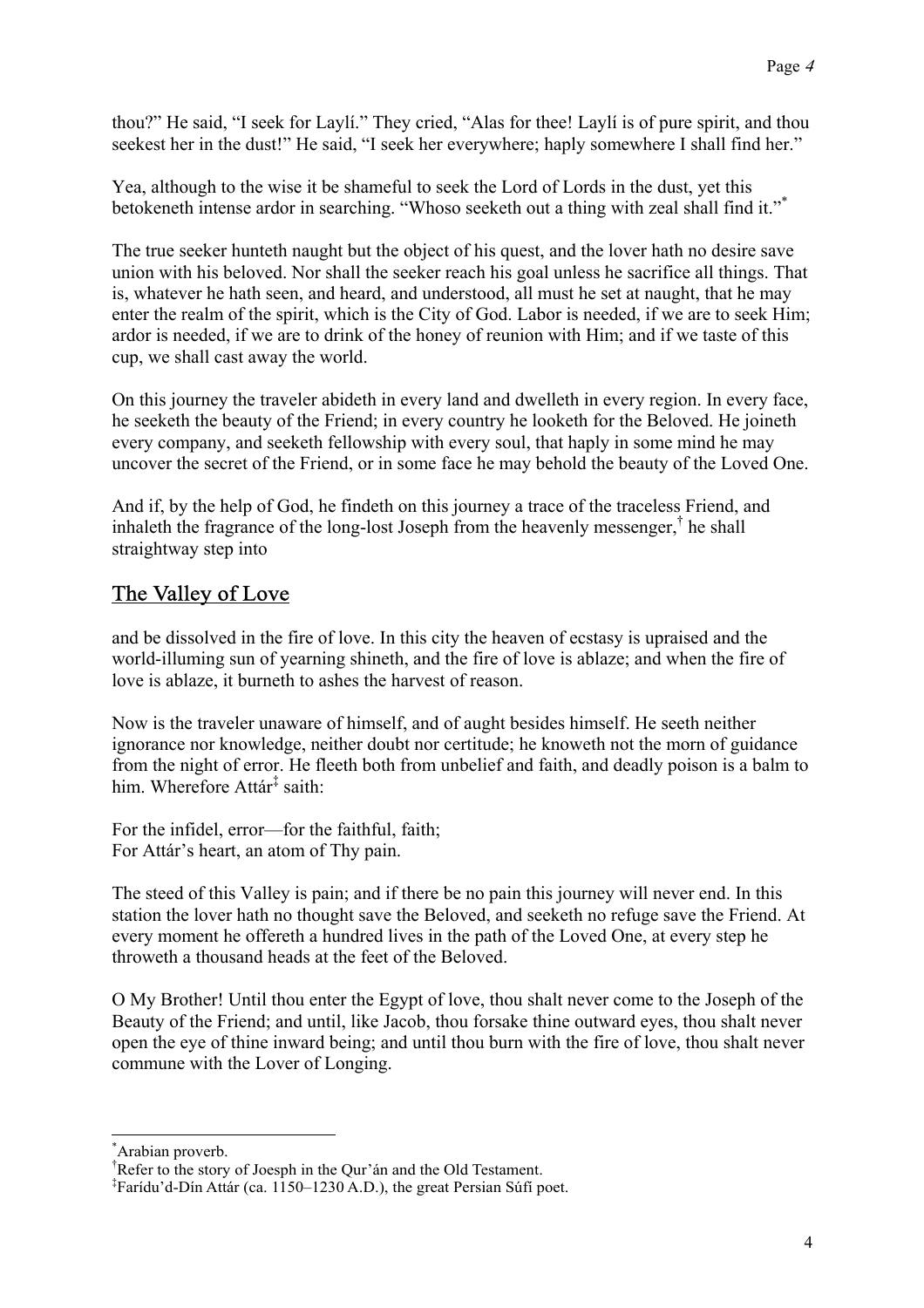A lover feareth nothing and no harm can come nigh him: Thou seest him chill in the fire and dry in the sea.

A lover is he who is chill in hell fire; A knower is he who is dry in the sea.<sup>\*</sup>

Love accepteth no existence and wisheth no life: He seeth life in death, and in shame seeketh glory. To merit the madness of love, man must abound in sanity; to merit the bonds of the Friend, he must be full of spirit. Blessed the neck that is caught in His noose, happy the head that falleth on the dust in the pathway of His love. Wherefore, O friend, give up thy self that thou mayest find the Peerless One, pass by this mortal earth that thou mayest seek a home in the nest of heaven. Be as naught, if thou wouldst kindle the fire of being and be fit for the pathway of love.

Love seizeth not upon a living soul, The falcon preyeth not on a dead mouse.<sup>†</sup>

Love setteth a world aflame at every turn, and he wasteth every land where he carrieth his banner. Being hath no existence in his kingdom; the wise wield no command within his realm. The leviathan of love swalloweth the master of reason and destroyeth the lord of knowledge. He drinketh the seven seas, but his heart's thirst is still unquenched, and he saith, "Is there yet any more?"‡ He shunneth himself and draweth away from all on earth.

Love's a stranger to earth and heaven too; In him are lunacies seventy-and-two.<sup>§</sup>

He hath bound a myriad victims in his fetters, wounded a myriad wise men with his arrow. Know that every redness in the world is from his anger, and every paleness in men's cheeks is from his poison. He yieldeth no remedy but death, he walketh not save in the valley of the shadow; yet sweeter than honey is his venom on the lover's lips, and fairer his destruction in the seeker's eyes than a hundred thousand lives.

Wherefore must the veils of the satanic self be burned away at the fire of love, that the spirit may be purified and cleansed and thus may know the station of the Lord of the Worlds.

Kindle the fire of love and burn away all things, Then set thy foot into the land of the lovers.<sup>\*\*</sup>

And if, confirmed by the Creator, the lover escapes from the claws of the eagle of love, he will enter

 <sup>\*</sup> Persian mystic poem.

<sup>†</sup> Persian mystic poem. Cf. The Hidden Words, No. 7, Arabic.

<sup>‡</sup> Qur'án 50:29.

<sup>§</sup> Jalálu'd-Dín Rúmí (1207–1273 A.D.); The Mathnaví. Jalálu'd-Dín, called Mawláná ("our Master"), is the greatest of all Persian Súfí poets, and founder of the Mawlaví "whirling" dervish order.<br>\*\*From an ode by Bahá'u'lláh.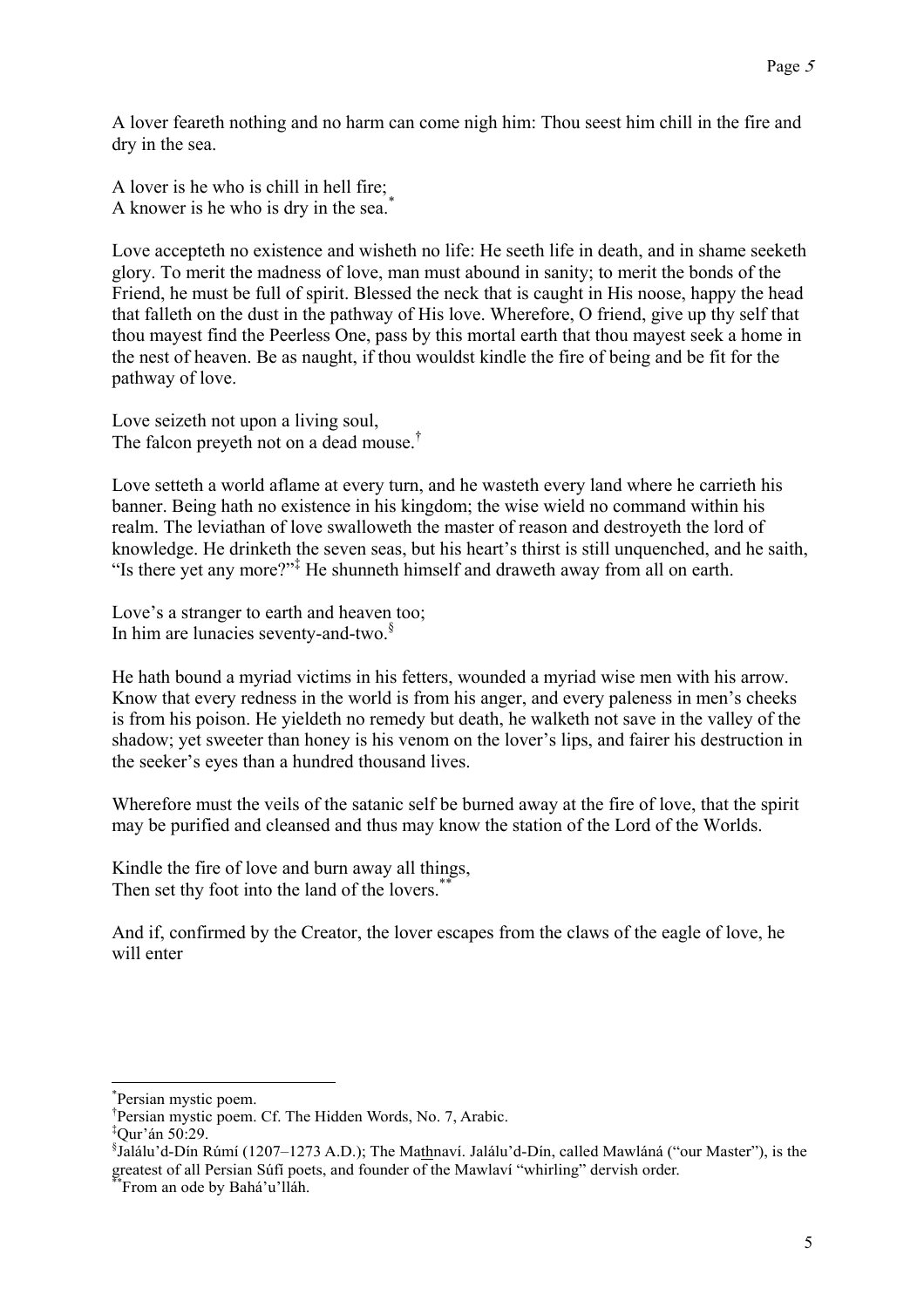## The Valley of Knowledge

and come out of doubt into certitude, and turn from the darkness of illusion to the guiding light of the fear of God. His inner eyes will open and he will privily converse with his Beloved; he will set ajar the gate of truth and piety, and shut the doors of vain imaginings. He in this station is content with the decree of God, and seeth war as peace, and findeth in death the secrets of everlasting life. With inward and outward eyes he witnesseth the mysteries of resurrection in the realms of creation and the souls of men, and with a pure heart apprehendeth the divine wisdom in the endless Manifestations of God. In the ocean he findeth a drop, in a drop he beholdeth the secrets of the sea.

Split the atom's heart, and lo! Within it thou wilt find a sun.<sup>\*</sup>

The wayfarer in this Valley seeth in the fashionings of the True One nothing save clear providence, and at every moment saith: "No defect canst thou see in the creation of the God of Mercy: Repeat the gaze: Seest thou a single flaw?"<sup>†</sup> He beholdeth justice in injustice, and in justice, grace. In ignorance he findeth many a knowledge hidden, and in knowledge a myriad wisdoms manifest. He breaketh the cage of the body and the passions, and consorteth with the people of the immortal realm. He mounteth on the ladders of inner truth and hasteneth to the heaven of inner significance. He rideth in the ark of "we shall show them our signs in the regions and in themselves,"<sup>‡</sup> and journeyeth over the sea of "until it become plain to them that (this Book) is the truth."<sup>§</sup> And if he meeteth with injustice he shall have patience, and if he cometh upon wrath he shall manifest love.

There was once a lover who had sighed for long years in separation from his beloved, and wasted in the fire of remoteness. From the rule of love, his heart was empty of patience, and his body weary of his spirit; he reckoned life without her as a mockery, and time consumed him away. How many a day he found no rest in longing for her; how many a night the pain of her kept him from sleep; his body was worn to a sigh, his heart's wound had turned him to a cry of sorrow. He had given a thousand lives for one taste of the cup of her presence, but it availed him not. The doctors knew no cure for him, and companions avoided his company; yea, physicians have no medicine for one sick of love, unless the favor of the beloved one deliver him.

At last, the tree of his longing yielded the fruit of despair, and the fire of his hope fell to ashes. Then one night he could live no more, and he went out of his house and made for the marketplace. On a sudden, a watchman followed after him. He broke into a run, with the watchman following; then other watchmen came together, and barred every passage to the weary one. And the wretched one cried from his heart, and ran here and there, and moaned to himself: "Surely this watchman is Izrá'íl, my angel of death, following so fast upon me; or he is a tyrant of men, seeking to harm me." His feet carried him on, the one bleeding with the arrow of love, and his heart lamented. Then he came to a garden wall, and with untold pain he scaled it, for it proved very high; and forgetting his life, he threw himself down to the garden.

 <sup>\*</sup>  $"Our'an 67:3.$ 

<sup>†</sup> Qur'án 67:3.

<sup>‡</sup> Qur'án 41:53.

 $\overline{Q}$ ur'án 41:53.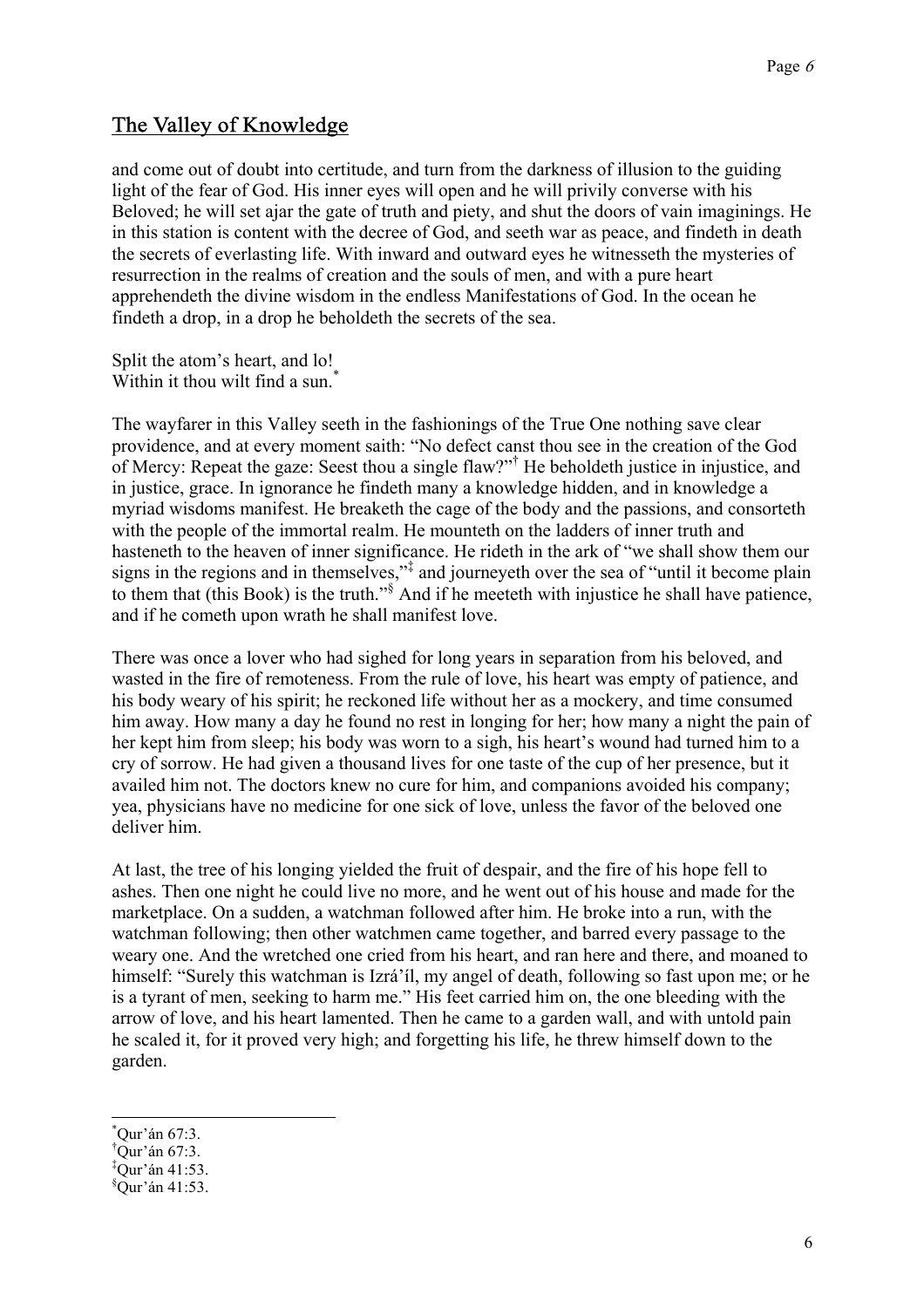And there he beheld his beloved with a lamp in her hand, searching for a ring she had lost. When the heart-surrendered lover looked on his ravishing love, he drew a great breath and raised up his hands in prayer, crying: "O God! Give Thou glory to the watchman, and riches and long life. For the watchman was Gabriel, guiding this poor one; or he was Isráfíl, bringing life to this wretched one!"

Indeed, his words were true, for he had found many a secret justice in this seeming tyranny of the watchman, and seen how many a mercy lay hid behind the veil. Out of wrath, the guard had led him who was athirst in love's desert to the sea of his loved one, and lit up the dark night of absence with the light of reunion. He had driven one who was afar, into the garden of nearness, had guided an ailing soul to the heart's physician.

Now if the lover could have looked ahead, he would have blessed the watchman at the start, and prayed on his behalf, and he would have seen that tyranny as justice; but since the end was veiled to him, he moaned and made his plaint in the beginning. Yet those who journey in the garden land of knowledge, because they see the end in the beginning, see peace in war and friendliness in anger.

Such is the state of the wayfarers in this Valley; but the people of the Valleys above this see the end and the beginning as one; nay, they see neither beginning nor end, and witness neither "first" nor "last."<sup>\*</sup> Nay rather, the denizens of the undying city, who dwell in the green garden land, see not even "neither first nor last"; they fly from all that is first, and repulse all that is last. For these have passed over the worlds of names, and fled beyond the worlds of attributes as swift as lightning. Thus is it said: "Absolute Unity excludeth all attributes."† And they have made their dwelling-place in the shadow of the Essence.

Wherefore, relevant to this, Khájih 'Abdu'lláh<sup>‡</sup>—may God the Most High sanctify his beloved spirit—hath made a subtle point and spoken an eloquent word as to the meaning of "Guide Thou us on the straight path,"§ which is: "Show us the right way, that is, honor us with the love of Thine Essence, that we may be freed from turning toward ourselves and toward all else save Thee, and may become wholly Thine, and know only Thee, and see only Thee, and think of none save Thee."

Nay, these even mount above this station, wherefore it is said:

Love is a veil betwixt the lover and the loved one; More than this I am not permitted to tell. $*$ 

At this hour the morn of knowledge hath arisen and the lamps of wayfaring and wandering are quenched.††

 <sup>\*</sup>  $"Qur'$ án 57:3.

<sup>†</sup> Saying attributed to 'Alí.

<sup>‡</sup> Shaykh Abú Ismá'íl 'Abdu'lláh Ansárí of Hirát (1006–1088 A.D.) Súfí leader, descended from the Prophet's companion Abú Ayyúb. Chiefly known for his Munáját (Supplications) and Rubá'íyyát (Quatrains). "Ansár" means the "Helpers" or companions of Muḥammad in Medina.  $\delta$ Our'án 1:5.

 $*$ The Mathnaví.

<sup>&</sup>lt;sup>††</sup>This refers to the mystic wandering and search for truth guided by "Lights" or Súfí leaders. Bahá'u'lláh here warns the mystics that the coming of the Divine Manifestation in His Day makes further search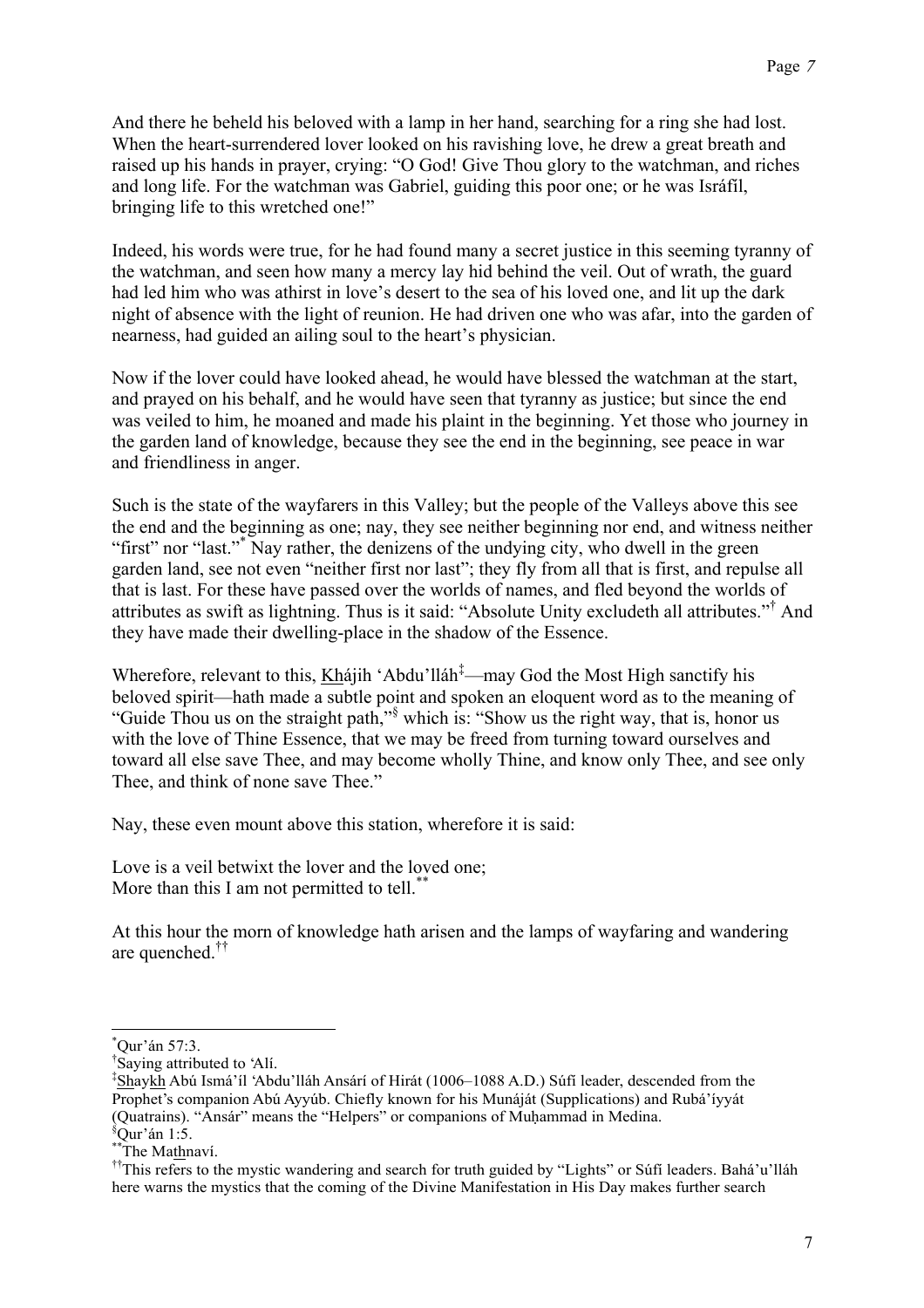Veiled from this was Moses Though all strength and light; Then thou who hast no wings at all, Attempt not flight.\*

If thou be a man of communion and prayer, soar up on the wings of assistance from Holy Souls, that thou mayest behold the mysteries of the Friend and attain to the lights of the Beloved, "Verily, we are from God and to Him shall we return."†

After passing through the Valley of knowledge, which is the last plane of limitation, the wayfarer cometh to

## The Valley of Unity

and drinketh from the cup of the Absolute, and gazeth on the Manifestations of Oneness. In this station he pierceth the veils of plurality, fleeth from the worlds of the flesh, and ascendeth into the heaven of singleness. With the ear of God he heareth, with the eye of God he beholdeth the mysteries of divine creation. He steppeth into the sanctuary of the Friend, and shareth as an intimate the pavilion of the Loved One. He stretcheth out the hand of truth from the sleeve of the Absolute; he revealeth the secrets of power. He seeth in himself neither name nor fame nor rank, but findeth his own praise in praising God. He beholdeth in his own name the name of God; to him, "all songs are from the King,"‡ and every melody from Him. He sitteth on the throne of "Say, all is from God,"<sup>§</sup> and taketh his rest on the carpet of "There is no power or might but in God."\*\* He looketh on all things with the eye of oneness, and seeth the brilliant rays of the divine sun shining from the dawning-point of Essence alike on all created things, and the lights of singleness reflected over all creation.

It is clear to thine Eminence that all the variations which the wayfarer in the stages of his journey beholdeth in the realms of being, proceed from his own vision. We shall give an example of this, that its meaning may become fully clear: Consider the visible sun; although it shineth with one radiance upon all things, and at the behest of the King of Manifestation bestoweth light on all creation, yet in each place it becometh manifest and sheddeth its bounty according to the potentialities of that place. For instance, in a mirror it reflecteth its own disk and shape, and this is due to the sensitivity of the mirror; in a crystal it maketh fire to appear, and in other things it showeth only the effect of its shining, but not its full disk. And yet, through that effect, by the command of the Creator, it traineth each thing according to the quality of that thing, as thou observest.

In like manner, colors become visible in every object according to the nature of that object. For instance, in a yellow globe, the rays shine yellow; in a white the rays are white; and in a red, the red rays are manifest. Then these variations are from the object, not from the shining light. And if a place be shut away from the light, as by walls or a roof, it will be entirely bereft of the splendor of the light, nor will the sun shine thereon.

 $\overline{\phantom{a}}$ 

unnecessary, as it was said by 'Alí: "Quench the lamp when the sun hath risen"—the sun referring to the Manifestation of God in the New Day. \*

The Mathnaví. † Qur'án 2:151. ‡ The Mathnaví.

<sup>&</sup>lt;sup>§</sup>Our'án 4:80.

 $"$ Qur'án 18:37.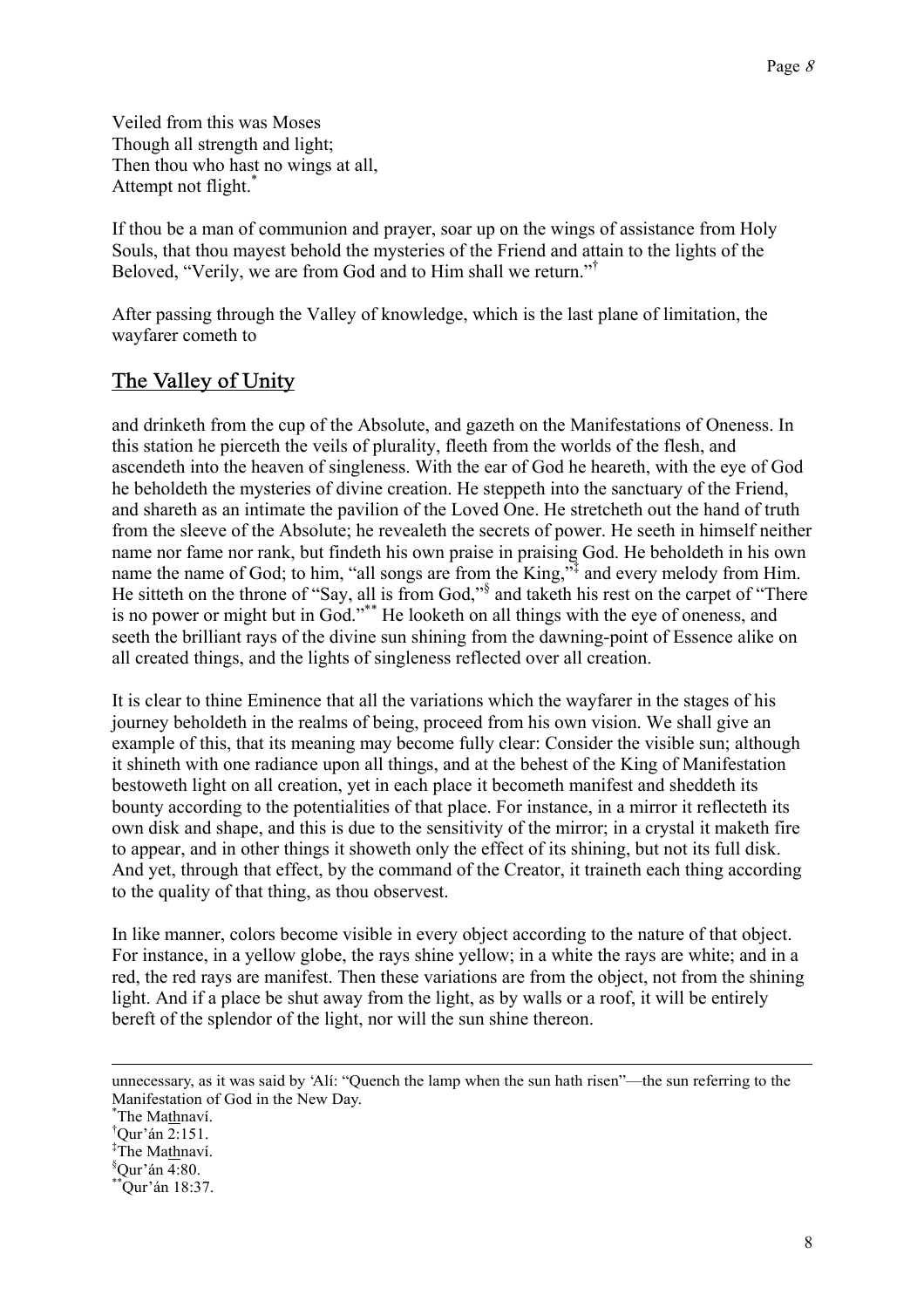Thus it is that certain invalid souls have confined the lands of knowledge within the wall of self and passion, and clouded them with ignorance and blindness, and have been veiled from the light of the mystic sun and the mysteries of the Eternal Beloved; they have strayed afar from the jewelled wisdom of the lucid Faith of the Lord of Messengers, have been shut out of the sanctuary of the All-Beauteous One, and banished from the Ka'bih<sup>\*</sup> of splendor. Such is the worth of the people of this age!

And if a nightingale<sup>†</sup> soar upward from the clay of self and dwell in the rose bower of the heart, and in Arabian melodies and sweet Íránian songs recount the mysteries of God—a single word of which quickeneth to fresh, new life the bodies of the dead, and bestoweth the Holy Spirit upon the moldering bones of this existence—thou wilt behold a thousand claws of envy, a myriad beaks of rancor hunting after Him and with all their power intent upon His death.

Yea, to the beetle a sweet fragrance seemeth foul, and to the man sick of a rheum a pleasant perfume is as naught. Wherefore, it hath been said for the guidance of the ignorant:

Cleanse thou the rheum from out thine head And breathe the breath of God instead.<sup>‡</sup>

In sum, the differences in objects have now been made plain. Thus when the wayfarer gazeth only upon the place of appearance—that is, when he seeth only the many-colored globes—he beholdeth yellow and red and white; hence it is that conflict hath prevailed among the creatures, and a darksome dust from limited souls hath hid the world. And some do gaze upon the effulgence of the light; and some have drunk of the wine of oneness and these see nothing but the sun itself.

Thus, for that they move on these three differing planes, the understanding and the words of the wayfarers have differed; and hence the sign of conflict doth continually appear on earth. For some there are who dwell upon the plane of oneness and speak of that world, and some inhabit the realms of limitation, and some the grades of self, while others are completely veiled. Thus do the ignorant people of the day, who have no portion of the radiance of Divine Beauty, make certain claims, and in every age and cycle inflict on the people of the sea of oneness what they themselves deserve. "Should God punish men for their perverse doings, He would not leave on earth a moving thing! But to an appointed term doth He respite them...." $\frac{1}{2}$ 

O My Brother! A pure heart is as a mirror; cleanse it with the burnish of love and severance from all save God, that the true sun may shine within it and the eternal morning dawn. Then wilt thou clearly see the meaning of "Neither doth My earth nor My heaven contain Me, but the heart of My faithful servant containeth Me."\*\* And thou wilt take up thy life in thine hand, and with infinite longing cast it before the new Beloved One.

Whensoever the light of Manifestation of the King of Oneness settleth upon the throne of the heart and soul, His shining becometh visible in every limb and member. At that time the

 <sup>\*</sup> The holy Sanctuary at Mecca. Here the word means "goal."

<sup>†</sup> This refers to Bahá'u'lláh's own Manifestation.

<sup>‡</sup> The Mathnaví.

 $\Omega$ <sup>§</sup>Our'án 16:63

<sup>&</sup>lt;sup>\*\*</sup>Hadíth, i.e. action or utterance traditionally attributed to the Prophet Muḥammad or to one of the holy Imáms.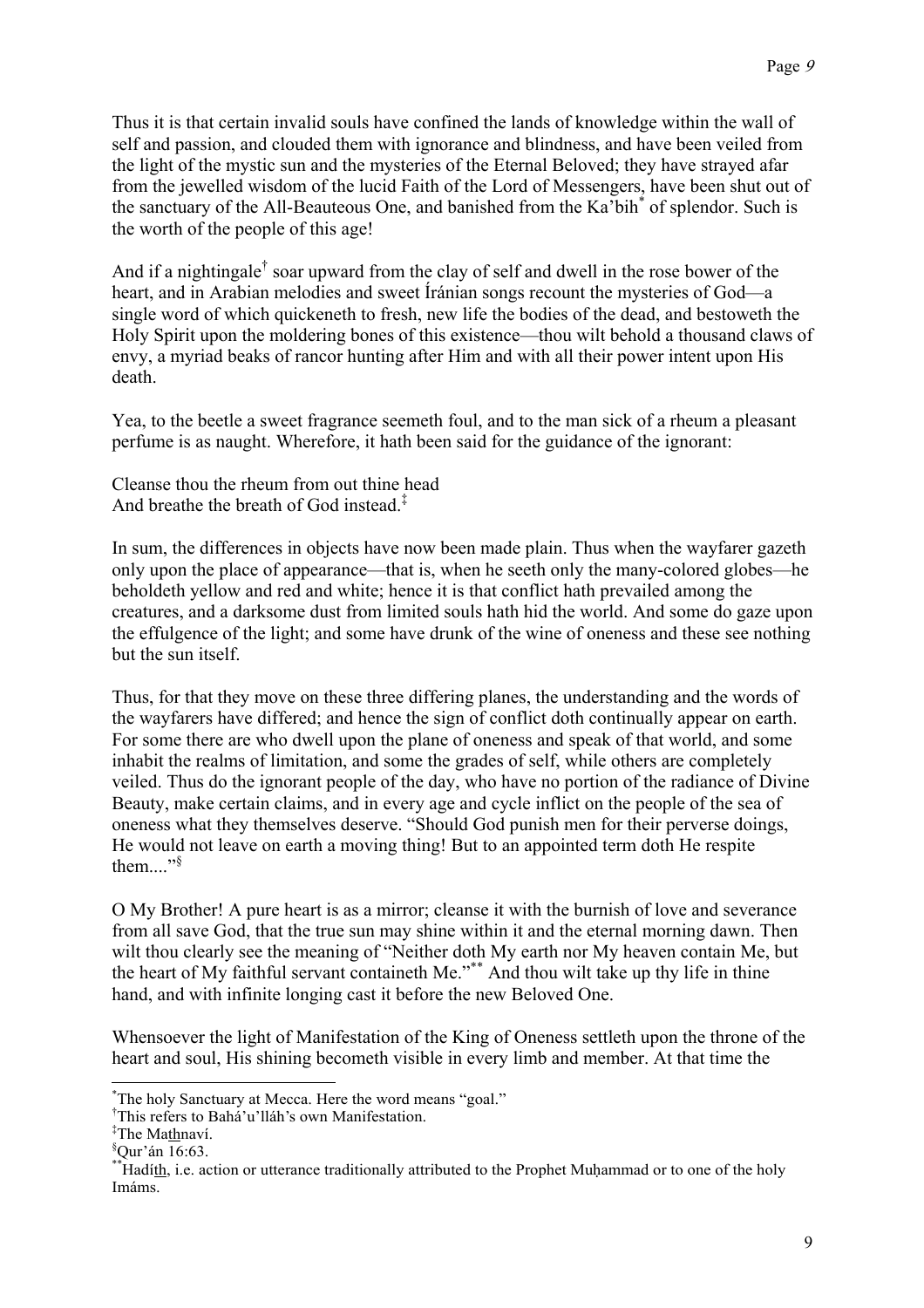mystery of the famed tradition gleameth out of the darkness: "A servant is drawn unto Me in prayer until I answer him; and when I have answered him, I become the ear wherewith he heareth...." For thus the Master of the house hath appeared within His home, and all the pillars of the dwelling are ashine with His light. And the action and effect of the light are from the Light-Giver; so it is that all move through Him and arise by His will. And this is that spring whereof the near ones drink, as it is said: "A fount whereof the near unto God shall  $drink...$ "\*

However, let none construe these utterances to be anthropomorphism, nor see in them the descent of the worlds of God into the grades of the creatures; nor should they lead thine Eminence to such assumptions. For God is, in His Essence, holy above ascent and descent, entrance and exit; He hath through all eternity been free of the attributes of human creatures, and ever will remain so. No man hath ever known Him; no soul hath ever found the pathway to His Being. Every mystic knower hath wandered far astray in the valley of the knowledge of Him; every saint hath lost his way in seeking to comprehend His Essence. Sanctified is He above the understanding of the wise; exalted is He above the knowledge of the knowing! The way is barred and to seek it is impiety; His proof is His signs; His being is His evidence.<sup>†</sup>

Wherefore, the lovers of the face of the Beloved have said: "O Thou, the One Whose Essence alone showeth the way to His Essence, and Who is sanctified above any likeness to His creatures."‡ How can utter nothingness gallop its steed in the field of preexistence, or a fleeting shadow reach to the everlasting sun? The Friend<sup>§</sup> hath said, "But for Thee, we had not known Thee," and the Beloved\*\* hath said, "nor attained Thy presence."

Yea, these mentionings that have been made of the grades of knowledge relate to the knowledge of the Manifestations of that Sun of Reality, which casteth Its light upon the Mirrors. And the splendor of that light is in the hearts, yet it is hidden under the veilings of sense and the conditions of this earth, even as a candle within a lantern of iron, and only when the lantern is removed doth the light of the candle shine out.

In like manner, when thou strippest the wrappings of illusion from off thine heart, the lights of oneness will be made manifest.

Then it is clear that even for the rays there is neither entrance nor exit—how much less for that Essence of Being and that longed-for Mystery. O My Brother, journey upon these planes in the spirit of search, not in blind imitation. A true wayfarer will not be kept back by the bludgeon of words nor debarred by the warning of allusions.

How shall a curtain part the lover and the loved one? Not Alexander's wall can separate them!<sup>††</sup>

Secrets are many, but strangers are myriad. Volumes will not suffice to hold the mystery of the Beloved One, nor can it be exhausted in these pages, although it be no more than a word, no more than a sign. "Knowledge is a single point, but the ignorant have multiplied it."

 <sup>\*</sup>  $"Our'an 83:28.$ 

<sup>†</sup> Sermon by 'Alí.

<sup>&</sup>lt;sup>‡</sup>Hadíth, i.e. action or utterance traditionally attributed to the Prophet Muḥammad or to one of the holy Imáms.

<sup>&</sup>lt;sup>§</sup>The Prophet Muhammad

<sup>\*\*</sup>The Prophet Muḥammad.

<sup>&</sup>lt;sup>††</sup>Háfiz: <u>Shamsu'd-Dín Muḥammad, of Shíráz</u>, died ca. 1389 A.D. One of the greatest of Persian poets.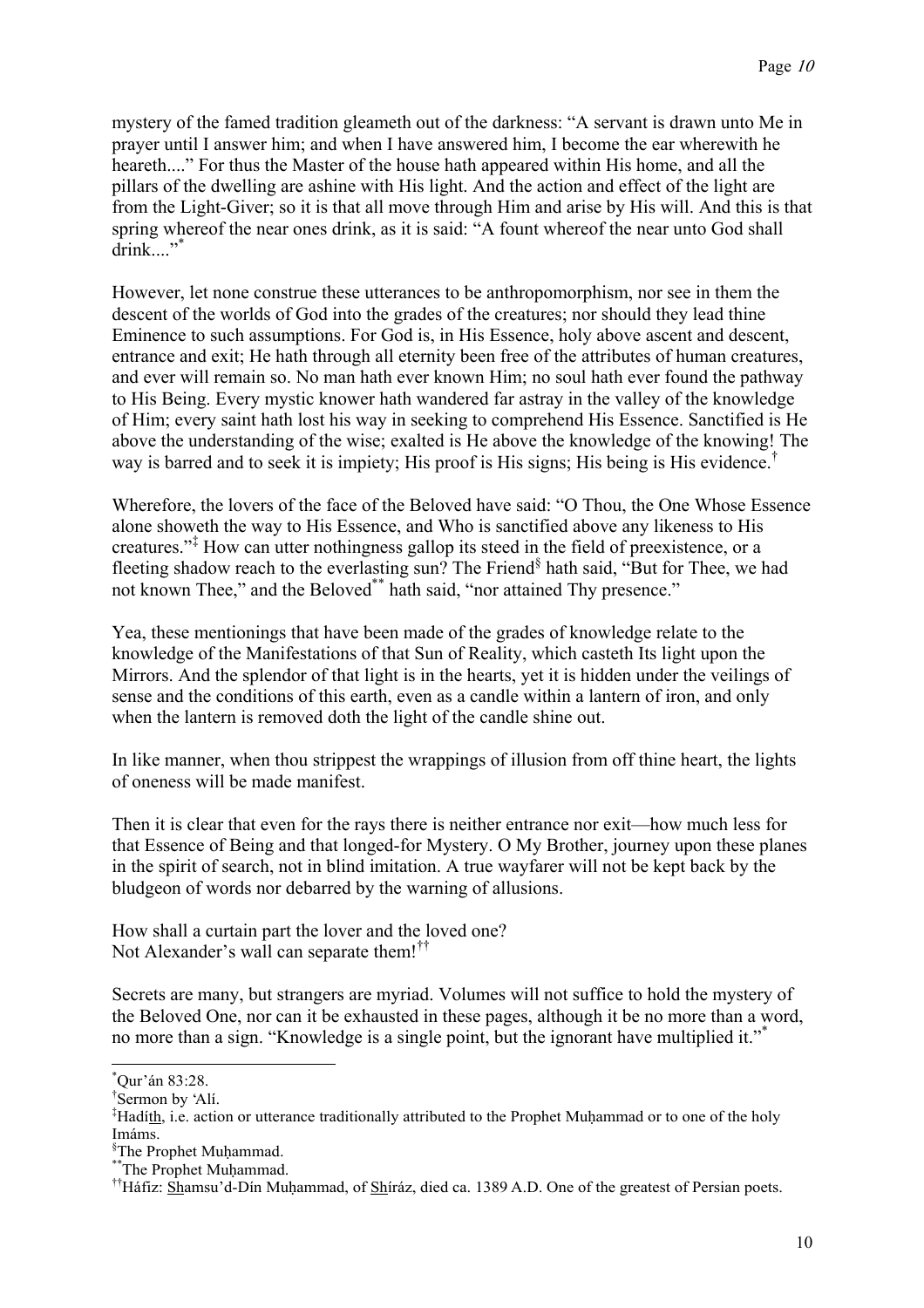On this same basis, ponder likewise the differences among the worlds. Although the divine worlds be never ending, yet some refer to them as four: The world of time (zamán), which is the one that hath both a beginning and an end; the world of duration (dahr), which hath a beginning, but whose end is not revealed; the world of perpetuity (sarmad), whose beginning is not to be seen but which is known to have an end; and the world of eternity (azal), neither a beginning nor an end of which is visible. Although there are many differing statements as to these points, to recount them in detail would result in weariness. Thus, some have said that the world of perpetuity hath neither beginning nor end, and have named the world of eternity as the invisible, impregnable Empyrean. Others have called these the worlds of the Heavenly Court (Lahút), of the Empyrean Heaven (Jabarút), of the Kingdom of the Angels (Malakút), and of the mortal world (Násút).

The journeys in the pathway of love are reckoned as four: From the creatures to the True One; from the True One to the creatures; from the creatures to the creatures; from the True One to the True One.

There is many an utterance of the mystic seers and doctors of former times which I have not mentioned here, since I mislike the copious citation from sayings of the past; for quotation from the words of others proveth acquired learning, not the divine bestowal. Even so much as We have quoted here is out of deference to the wont of men and after the manner of the friends. Further, such matters are beyond the scope of this epistle. Our unwillingness to recount their sayings is not from pride, rather is it a manifestation of wisdom and a demonstration of grace.

If Khidr did wreck the vessel on the sea, Yet in this wrong there are a thousand rights.<sup>†</sup>

Otherwise, this Servant regardeth Himself as utterly lost and as nothing, even beside one of the beloved of God, how much less in the presence of His holy ones. Exalted be My Lord, the Supreme! Moreover, our aim is to recount the stages of the wayfarer's journey, not to set forth the conflicting utterances of the mystics.

Although a brief example hath been given concerning the beginning and ending of the relative world, the world of attributes, yet a second illustration is now added, that the full meaning may be manifest. For instance, let thine Eminence consider his own self; thou art first in relation to thy son, last in relation to thy father. In thine outward appearance, thou tellest of the appearance of power in the realms of divine creation; in thine inward being thou revealest the hidden mysteries which are the divine trust deposited within thee. And thus firstness and lastness, outwardness and inwardness are, in the sense referred to, true of thyself, that in these four states conferred upon thee thou shouldst comprehend the four divine states, and that the nightingale of thine heart on all the branches of the rosetree of existence, whether visible or concealed, should cry out: "He is the first and the last, the Seen and the Hidden...."‡

These statements are made in the sphere of that which is relative, because of the limitations of men. Otherwise, those personages who in a single step have passed over the world of the

 <sup>\*</sup> <sup>\*</sup>Hadíth, i.e. action or utterance traditionally attributed to the Prophet Muhammad or to one of the holy Imáms.

<sup>&</sup>lt;sup>†</sup>The Mathnaví.

 $^{\ddagger}$ Qur'án 57:3.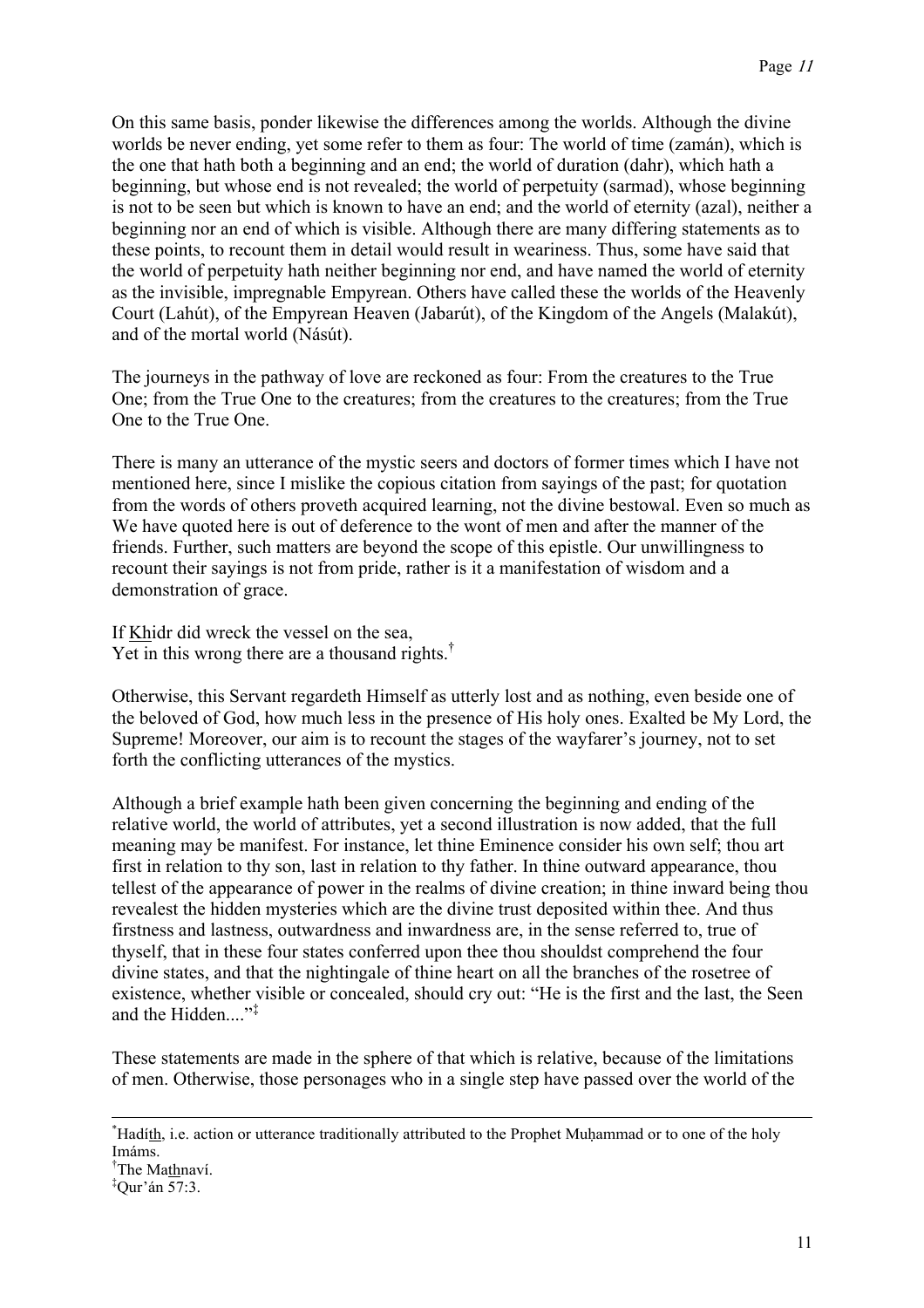relative and the limited, and dwelt on the fair plane of the Absolute, and pitched their tent in the worlds of authority and command—have burned away these relativities with a single spark, and blotted out these words with a drop of dew. And they swim in the sea of the spirit, and soar in the holy air of light. Then what life have words, on such a plane, that "first" and "last" or other than these be seen or mentioned! In this realm, the first is the last itself, and the last is but the first.

In thy soul of love build thou a fire And burn all thoughts and words entire.<sup>\*</sup>

O my friend, look upon thyself: Hadst thou not become a father nor begotten a son, neither wouldst thou have heard these sayings. Now forget them all, that thou mayest learn from the Master of Love in the schoolhouse of oneness, and return unto God, and forsake the inner land of unreality<sup>†</sup> for thy true station, and dwell within the shadow of the tree of knowledge.

O thou dear one! Impoverish thyself, that thou mayest enter the high court of riches; and humble thy body, that thou mayest drink from the river of glory, and attain to the full meaning of the poems whereof thou hadst asked.

Thus it hath been made clear that these stages depend on the vision of the wayfarer. In every city he will behold a world, in every Valley reach a spring, in every meadow hear a song. But the falcon of the mystic heaven hath many a wondrous carol of the spirit in His breast, and the Persian bird keepeth in His soul many a sweet Arab melody; yet these are hidden, and hidden shall remain.

If I speak forth, many a mind will shatter, And if I write, many a pen will break.<sup> $\ddagger$ </sup>, §

Peace be upon him who concludeth this exalted journey and followeth the True One by the lights of guidance.

And the wayfarer, after traversing the high planes of this supernal journey, entereth

#### The Valley of Contentment

In this Valley he feeleth the winds of divine contentment blowing from the plane of the spirit. He burneth away the veils of want, and with inward and outward eye, perceiveth within and without all things the day of: "God will compensate each one out of His abundance."<sup>\*\*</sup> From sorrow he turneth to bliss, from anguish to joy. His grief and mourning yield to delight and rapture.

Although to outward view, the wayfarers in this Valley may dwell upon the dust, yet inwardly they are throned in the heights of mystic meaning; they eat of the endless bounties of inner significances, and drink of the delicate wines of the spirit.

 <sup>\*</sup> The Mathnaví.

<sup>&</sup>lt;sup>†</sup>This refers to the Súfí idea of the inner plane, which compared to Revealed Truth is but unreal. ‡ The Mathnaví.

<sup>§</sup> This refers to Bahá'u'lláh Himself, Who had not yet declared His mission. \*\*Qur'án 4:129.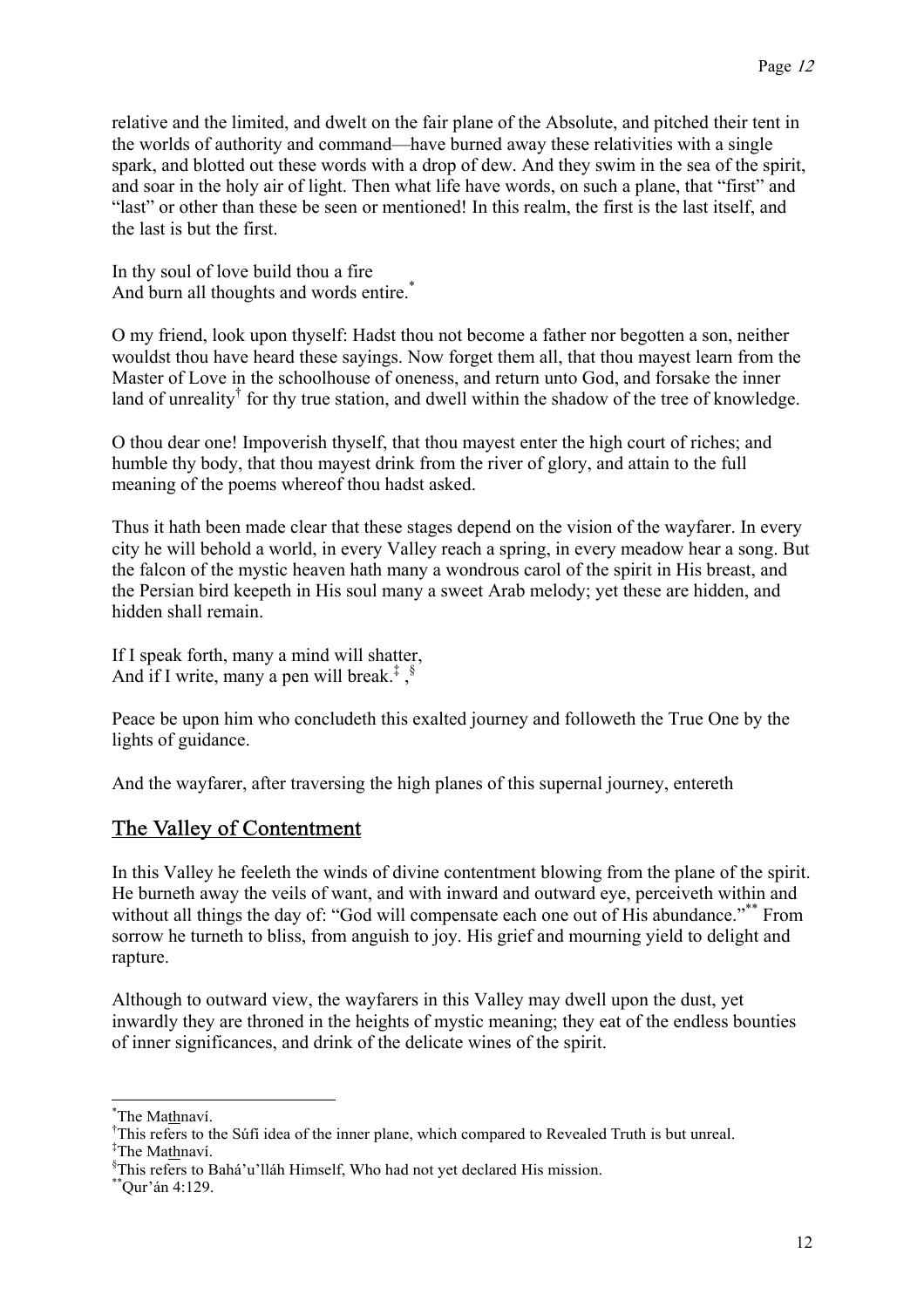The tongue faileth in describing these three Valleys, and speech falleth short. The pen steppeth not into this region, the ink leaveth only a blot. In these planes, the nightingale of the heart hath other songs and secrets, which make the heart to stir and the soul to clamor, but this mystery of inner meaning may be whispered only from heart to heart, confided only from breast to breast.

Only heart to heart can speak the bliss of mystic knowers; No messenger can tell it and no missive bear it.<sup>\*</sup> I am silent from weakness on many a matter, For my words could not reckon them and my speech would fall short.<sup>†</sup>

O friend, till thou enter the garden of such mysteries, thou shalt never set lip to the undying wine of this Valley. And shouldst thou taste of it, thou wilt shield thine eyes from all things else, and drink of the wine of contentment; and thou wilt loose thyself from all things else, and bind thyself to Him, and throw thy life down in His path, and cast thy soul away. However, there is no other in this region that thou need forget: "There was God and there was naught beside Him." ‡ For on this plane the traveler witnesseth the beauty of the Friend in everything. Even in fire, he seeth the face of the Beloved. He beholdeth in illusion the secret of reality, and readeth from the attributes the riddle of the Essence. For he hath burnt away the veils with his sighing, and unwrapped the shroudings with a single glance; with piercing sight he gazeth on the new creation; with lucid heart he graspeth subtle verities. This is sufficiently attested by: "And we have made thy sight sharp in this day."<sup>§</sup>

After journeying through the planes of pure contentment, the traveler cometh to

#### The Valley of Wonderment

and is tossed in the oceans of grandeur, and at every moment his wonder groweth. Now he seeth the shape of wealth as poverty itself, and the essence of freedom as sheer impotence. Now is he struck dumb with the beauty of the All-Glorious; again is he wearied out with his own life. How many a mystic tree hath this whirlwind of wonderment snatched by the roots, how many a soul hath it exhausted. For in this Valley the traveler is flung into confusion, albeit, in the eye of him who hath attained, such marvels are esteemed and well beloved. At every moment he beholdeth a wondrous world, a new creation, and goeth from astonishment to astonishment, and is lost in awe at the works of the Lord of Oneness.

Indeed, O Brother, if we ponder each created thing, we shall witness a myriad perfect wisdoms and learn a myriad new and wondrous truths. One of the created phenomena is the dream. Behold how many secrets are deposited therein, how many wisdoms treasured up, how many worlds concealed. Observe, how thou art asleep in a dwelling, and its doors are barred; on a sudden thou findest thyself in a far-off city, which thou enterest without moving thy feet or wearying thy body; without using thine eyes, thou seest; without taxing thine ears, thou hearest; without a tongue, thou speakest. And perchance when ten years are gone, thou wilt witness in the outer world the very things thou hast dreamed tonight.

 <sup>\*</sup> <sup>\*</sup>Háfiz: Shamsu'd-Dín Muhammad, of Shíráz, died ca. 1389 A.D. One of the greatest of Persian poets. † Arabian poem.

<sup>&</sup>lt;sup>‡</sup>Hadíth, i.e. action or utterance traditionally attributed to the Prophet Muḥammad or to one of the holy Imáms.

<sup>§</sup> From Qur'án 50:21.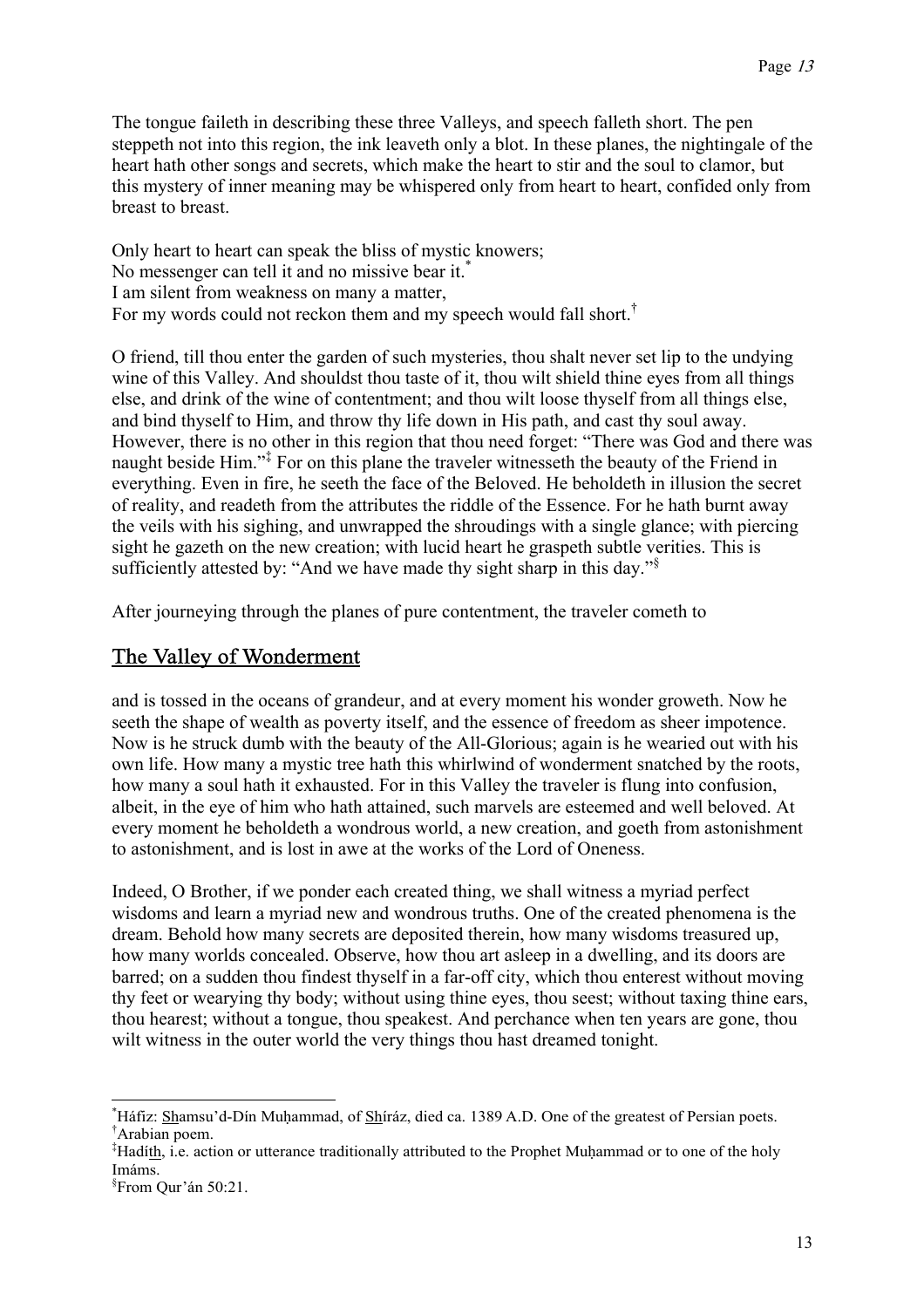Now there are many wisdoms to ponder in the dream, which none but the people of this Valley can comprehend in their true elements. First, what is this world, where without eye and ear and hand and tongue a man puts all of these to use? Second, how is it that in the outer world thou seest today the effect of a dream, when thou didst vision it in the world of sleep some ten years past? Consider the difference between these two worlds and the mysteries which they conceal, that thou mayest attain to divine confirmations and heavenly discoveries and enter the regions of holiness.

God, the Exalted, hath placed these signs in men, to the end that philosophers may not deny the mysteries of the life beyond nor belittle that which hath been promised them. For some hold to reason and deny whatever the reason comprehendeth not, and yet weak minds can never grasp the matters which we have related, but only the Supreme, Divine Intelligence can comprehend them:

How can feeble reason encompass the Qur'án, Or the spider snare a phoenix in his web?<sup>\*</sup>

All these states are to be witnessed in the Valley of Wonderment, and the traveler at every moment seeketh for more, and is not wearied. Thus the Lord of the First and the Last in setting forth the grades of contemplation, and expressing wonderment hath said: "O Lord, increase my astonishment at Thee!"

Likewise, reflect upon the perfection of man's creation, and that all these planes and states are folded up and hidden away within him.

Dost thou reckon thyself only a puny form When within thee the universe is folded?<sup>†</sup>

Then we must labor to destroy the animal condition, till the meaning of humanity shall come to light.

Thus, too, Luqmán, who had drunk from the wellspring of wisdom and tasted of the waters of mercy, in proving to his son Nathan the planes of resurrection and death, advanced the dream as an evidence and an example. We relate it here, that through this evanescent Servant a memory may endure of that youth of the school of Divine Unity, that elder of the art of instruction and the Absolute. He said: "O Son, if thou art able not to sleep, then thou art able not to die. And if thou art able not to waken after sleep, then thou shalt be able not to rise after death."

O friend, the heart is the dwelling of eternal mysteries, make it not the home of fleeting fancies; waste not the treasure of thy precious life in employment with this swiftly passing world. Thou comest from the world of holiness—bind not thine heart to the earth; thou art a dweller in the court of nearness—choose not the homeland of the dust.

In sum, there is no end to the description of these stages, but because of the wrongs inflicted by the peoples of the earth, this Servant is in no mood to continue:

 \* Persian mystic poem.

<sup>†</sup> 'Alí.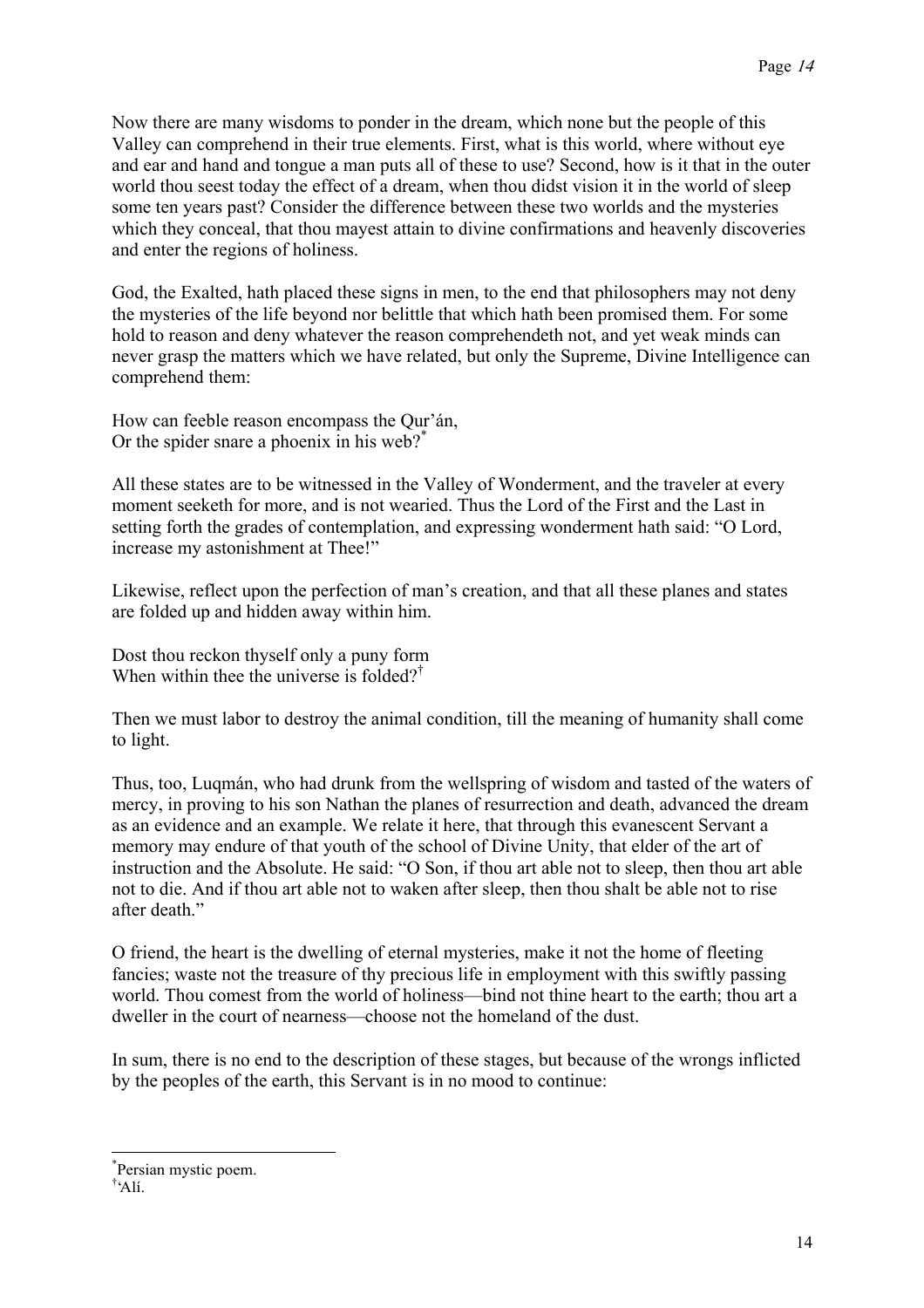The tale is still unfinished and I have no heart for it— Then pray forgive me.<sup>\*</sup>

The pen groaneth and the ink sheddeth tears, and the river<sup>†</sup> of the heart moveth in waves of blood. "Nothing can befall us but what God hath destined for us."‡ Peace be upon him who followeth the Right Path!

After scaling the high summits of wonderment the wayfarer cometh to

## The Valley of True Poverty and Absolute Nothingness

This station is the dying from self and the living in God, the being poor in self and rich in the Desired One. Poverty as here referred to signifieth being poor in the things of the created world, rich in the things of God's world. For when the true lover and devoted friend reacheth to the presence of the Beloved, the sparkling beauty of the Loved One and the fire of the lover's heart will kindle a blaze and burn away all veils and wrappings. Yea, all he hath, from heart to skin, will be set aflame, so that nothing will remain save the Friend.

When the qualities of the Ancient of Days stood revealed. Then the qualities of earthly things did Moses burn away. $§$ 

He who hath attained this station is sanctified from all that pertaineth to the world. Wherefore, if those who have come to the sea of His presence are found to possess none of the limited things of this perishable world, whether it be outer wealth or personal opinions, it mattereth not. For whatever the creatures have is limited by their own limits, and whatever the True One hath is sanctified therefrom; this utterance must be deeply pondered that its purport may be clear. "Verily the righteous shall drink of a winecup tempered at the camphor fountain."\*\* If the interpretation of "camphor" become known, the true intention will be evident. This state is that poverty of which it is said, "Poverty is My glory."†† And of inward and outward poverty there is many a stage and many a meaning which I have not thought pertinent to mention here; hence I have reserved these for another time, dependent on what God may desire and fate may seal.

This is the plane whereon the vestiges of all things (Kullu Shay') are destroyed in the traveler, and on the horizon of eternity the Divine Face riseth out of the darkness, and the meaning of "All on the earth shall pass away, but the face of thy Lord...."<sup>##</sup> is made manifest.

O My friend, listen with heart and soul to the songs of the spirit, and treasure them as thine own eyes. For the heavenly wisdoms, like the clouds of spring, will not rain down on the earth of men's hearts forever; and though the grace of the All-Bounteous One is never stilled and never ceasing, yet to each time and era a portion is allotted and a bounty set apart, this in a given measure. "And no one thing is there, but with Us are its storehouses; and We send it not down but in settled measure."<sup>§§</sup> The cloud of the Loved One's mercy raineth only on the

- ‡ Qur'án 9:51.
- <sup>§</sup>The Mathnaví.<br>\*\*Qur'án 76:5.
- 
- ††Muḥammad.

 <sup>\*</sup> The Mathnaví.

<sup>†</sup> Literally "Jayhún," a river in Turkistán.

<sup>‡‡</sup>Qur'án 55:26, 27.

 $§$ §Qur'án 15:21.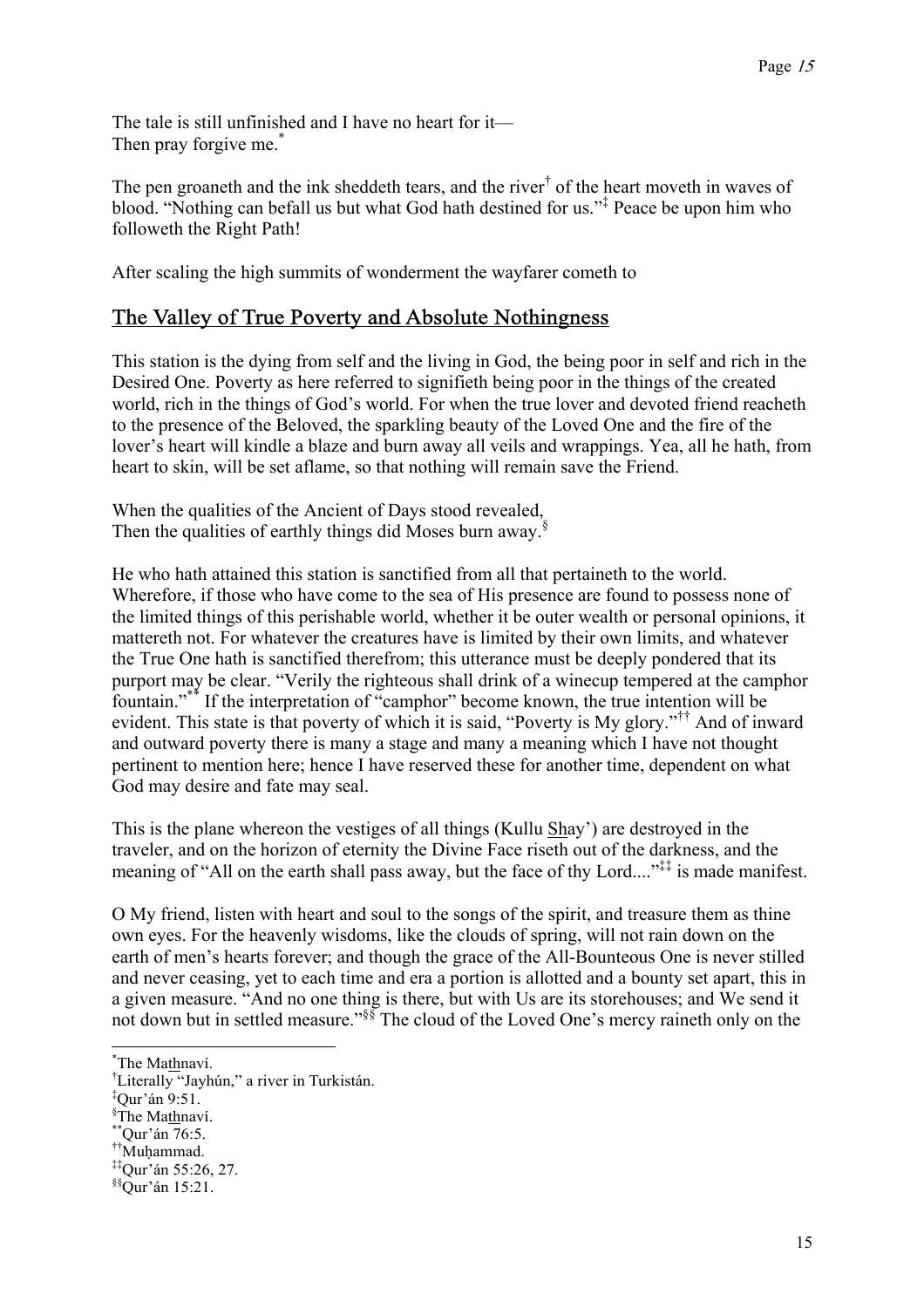garden of the spirit, and bestoweth this bounty only in the season of spring. The other seasons have no share in this greatest grace, and barren lands no portion of this favor.

O Brother! Not every sea hath pearls; not every branch will flower, nor will the nightingale sing thereon. Then, ere the nightingale of the mystic paradise repair to the garden of God, and the rays of the heavenly morning return to the Sun of Truth—make thou an effort, that haply in this dustheap of the mortal world thou mayest catch a fragrance from the everlasting garden, and live forever in the shadow of the peoples of this city. And when thou hast attained this highest station and come to this mightiest plane, then shalt thou gaze on the Beloved, and forget all else.

The Beloved shineth on gate and wall Without a veil, O men of vision.<sup>\*</sup>

Now hast thou abandoned the drop of life and come to the sea of the Life-Bestower. This is the goal thou didst ask for; if it be God's will, thou wilt gain it.

In this city, even the veils of light are split asunder and vanish away. "His beauty hath no veiling save light, His face no covering save revelation."† How strange that while the Beloved is visible as the sun, yet the heedless still hunt after tinsel and base metal. Yea, the intensity of His revelation hath covered Him, and the fullness of His shining forth hath hidden Him.

Even as the sun, bright hath He shined, But alas, He hath come to the town of the blind!<sup>‡</sup>

In this Valley, the wayfarer leaveth behind him the stages of the "oneness of Being and Manifestation<sup>"§</sup> and reacheth a oneness that is sanctified above these two stations. Ecstasy alone can encompass this theme, not utterance nor argument; and whosoever hath dwelt at this stage of the journey, or caught a breath from this garden land, knoweth whereof We speak.

In all these journeys the traveler must stray not the breadth of a hair from the "Law," for this is indeed the secret of the "Path" and the fruit of the Tree of "Truth"; and in all these stages he must cling to the robe of obedience to the commandments, and hold fast to the cord of shunning all forbidden things, that he may be nourished from the cup of the Law and informed of the mysteries of Truth.<sup>\*\*</sup>

 <sup>\*</sup> Farídu'd-Dín Attár (ca. 1150–1230 A.D.), the great Persian Súfí poet.

<sup>&</sup>lt;sup>†</sup>Hadíth, i.e. action or utterance traditionally attributed to the Prophet Muḥammad or to one of the holy Imáms.

<sup>‡</sup> The Mathnaví.

 $\gamma$ Pantheism, a Súfí doctrine derived from the formula: "Only God exists; He is in all things, and all things are in Him."

<sup>\*\*</sup>This refers to the three stages of Súfí life: 1. Sharí'at, or Religious Laws; 2. Taríqat, or the Path on which the mystic wayfarer journeys in search of the True One; this stage also includes anchoretism. 3. Haqíqat, or the Truth which, to the Súfí, is the goal of the journey through all three stages. Here Bahá'u'lláh teaches that, contrary to the belief of certain Súfís who in their search for the Truth consider themselves above all law, obedience to the Laws of Religion is essential.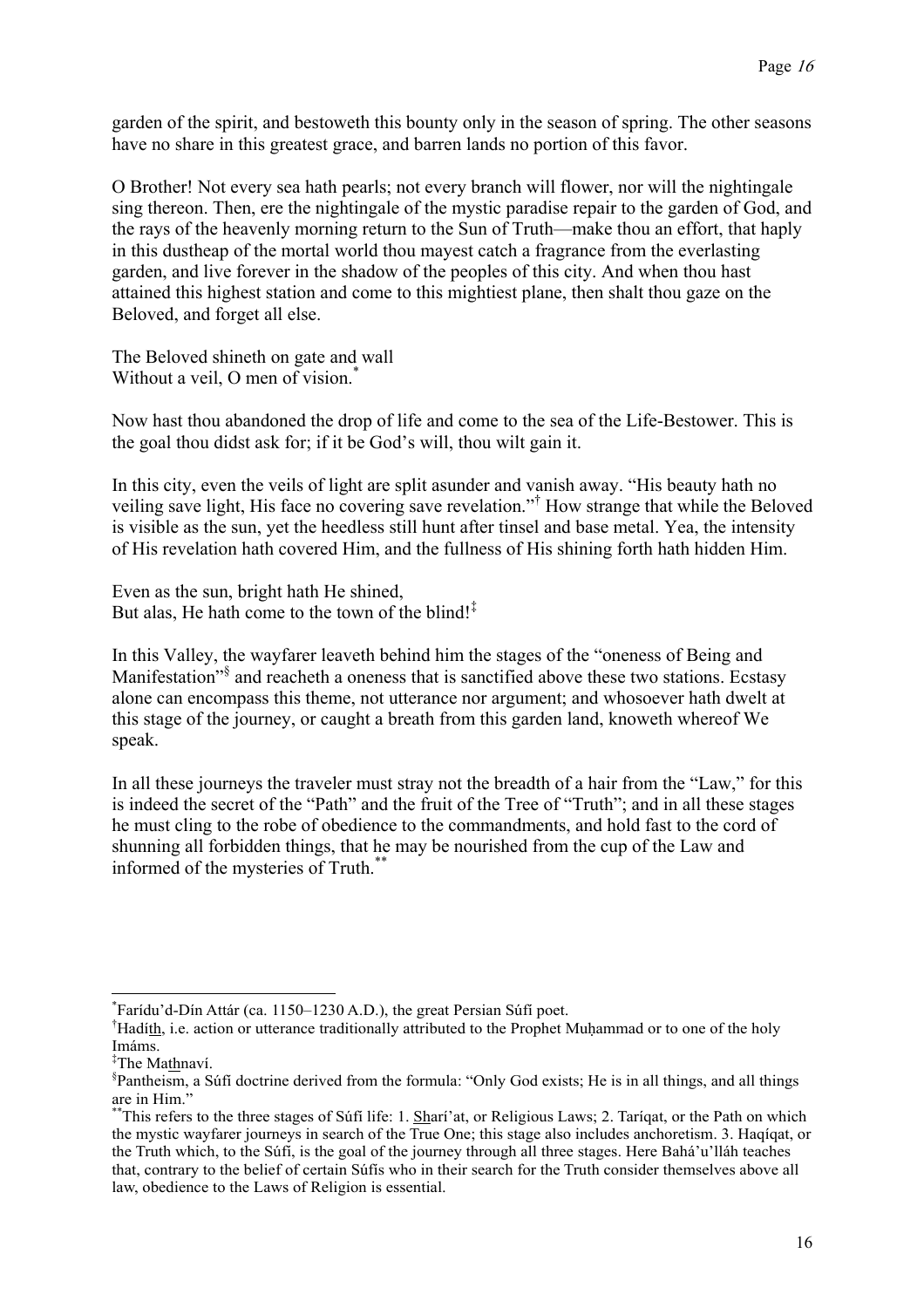If any of the utterances of this Servant may not be comprehended, or may lead to perturbation, the same must be inquired of again, that no doubt may linger, and the meaning be clear as the Face of the Beloved One shining from the "Glorious Station."\*

These journeys have no visible ending in the world of time, but the severed wayfarer—if invisible confirmation descend upon him and the Guardian of the Cause assist him—may cross these seven stages in seven steps, nay rather in seven breaths, nay rather in a single breath, if God will and desire it. And this is of "His grace on such of His servants as He pleaseth."†

They who soar in the heaven of singleness and reach to the sea of the Absolute, reckon this city—which is the station of life in God—as the furthermost state of mystic knowers, and the farthest homeland of the lovers. But to this evanescent One of the mystic ocean, this station is the first gate of the heart's citadel, that is, man's first entrance to the city of the heart; and the heart is endowed with four stages, which would be recounted should a kindred soul be found.

When the pen set to picturing this station, It broke in pieces and the page was torn.<sup> $#$ </sup>

Salám! §

O My friend! Many a hound pursueth this gazelle of the desert of oneness; many a talon claweth at this thrush of the eternal garden. Pitiless ravens do lie in wait for this bird of the heavens of God, and the huntsman of envy stalketh this deer of the meadow of love.

O Shaykh! Make of thine effort a glass, perchance it may shelter this flame from the contrary winds; albeit this light doth long to be kindled in the lamp of the Lord, and to shine in the globe of the spirit. For the head raised up in the love of God will certainly fall by the sword, and the life that is kindled with longing will surely be sacrificed, and the heart which remembereth the Loved One will surely brim with blood. How well is it said:

Live free of love, for its very peace is anguish; Its beginning is pain, its end is death. $*$ 

Peace be upon him who followeth the Right Path!

\* \* \* \* \* \*

The thoughts thou hast expressed as to the interpretation of the common species of bird that is called in Persian Gunjishk (sparrow) were considered.†† Thou appearest to be well-grounded in mystic truth. However, on every plane, to every letter a meaning is allotted which relateth to that plane. Indeed, the wayfarer findeth a secret in every name, a mystery in every letter. In one sense, these letters refer to holiness.

 <sup>\*</sup> Maqám-i-Mahmúd. Qur'án 17:81.

 $\dagger$ Qur $\cdot$ án 2:84.

<sup>‡</sup> Persian mystic poem.

<sup>&</sup>lt;sup>§«</sup>Peace." This word is used in concluding a thesis.<br>\*\*Arabian poem.

<sup>†\*</sup> Peace. This word is used in concruding a messe.<br>\*\*Arabian poem.<br>†\*The five letters comprising this word in Persian are: G, N, J, <u>SH</u>, K, that is, Gáf, Nún, Jím, <u>Sh</u>ín, Káf.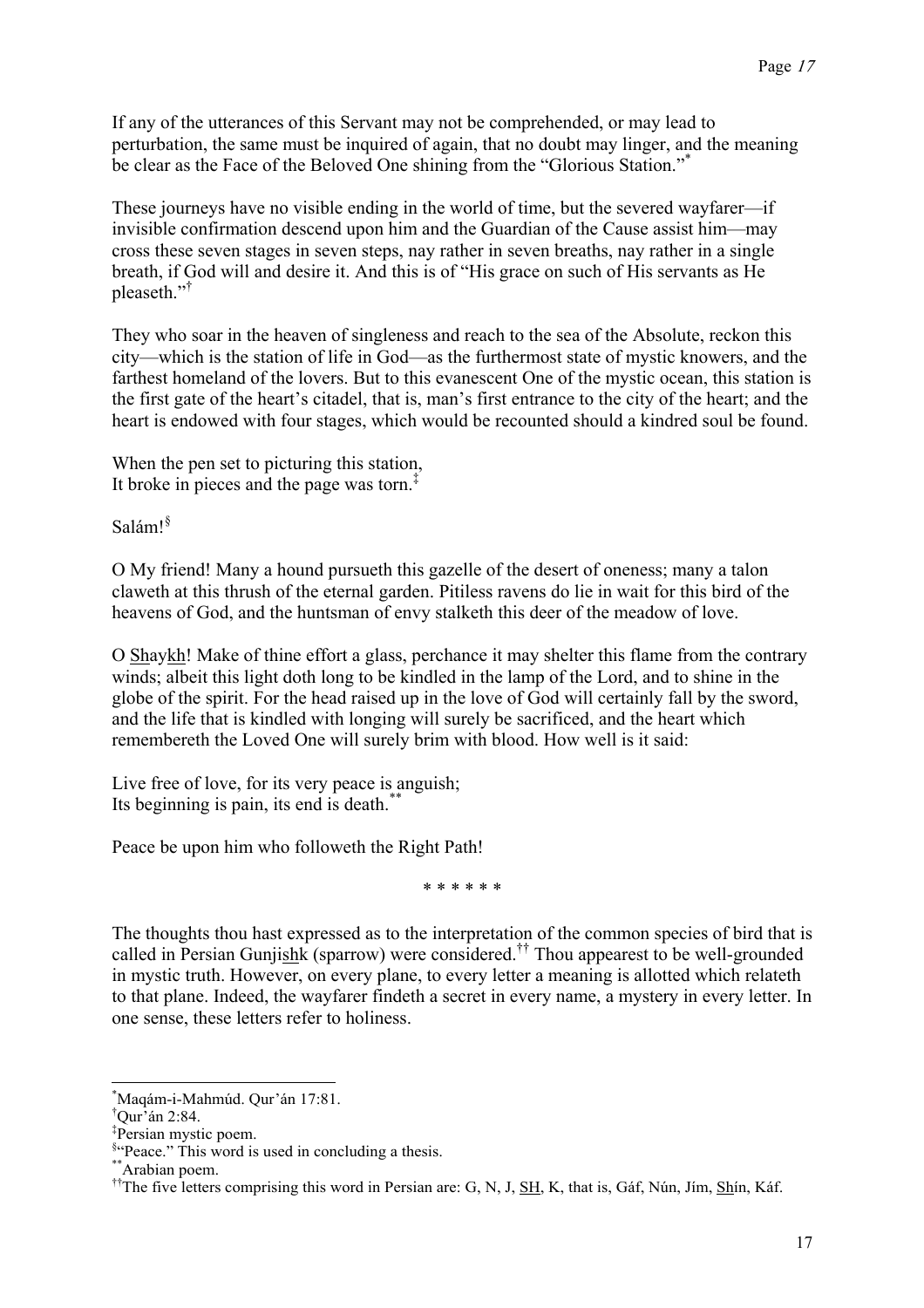Káf or Gáf (K or G) referreth to Kuffi ("free"), that is, "Free thyself from that which thy passion desireth; then advance unto thy Lord."

Nún referreth to Nazzih ("purify"), that is, "Purify thyself from all else save Him, that thou mayest surrender thy life in His love."

Jím is Jánib ("draw back"), that is, "Draw back from the threshold of the True One if thou still possessest earthly attributes."

Shín is Ushkúr ("thank")—"Thank thy Lord on His earth that He may bless thee in His heaven; albeit in the world of oneness, this heaven is the same as His earth."

Káf referreth to Kuffi, that is: "Take off from thyself the wrappings of limitations, that thou mayest come to know what thou hast not known of the states of Sanctity."<sup>\*</sup>

Wert thou to harken to the melodies of this mortal Bird,<sup>†</sup> then wouldst thou seek out the undying chalice and pass by every perishable cup.

Peace be upon those who walk in the Right Path!

 <sup>\*</sup> This and the foregoing quotations are from the teachings of Islám.

<sup>†</sup> This is a reference in the traditional Persian style to Bahá'u'lláh Himself.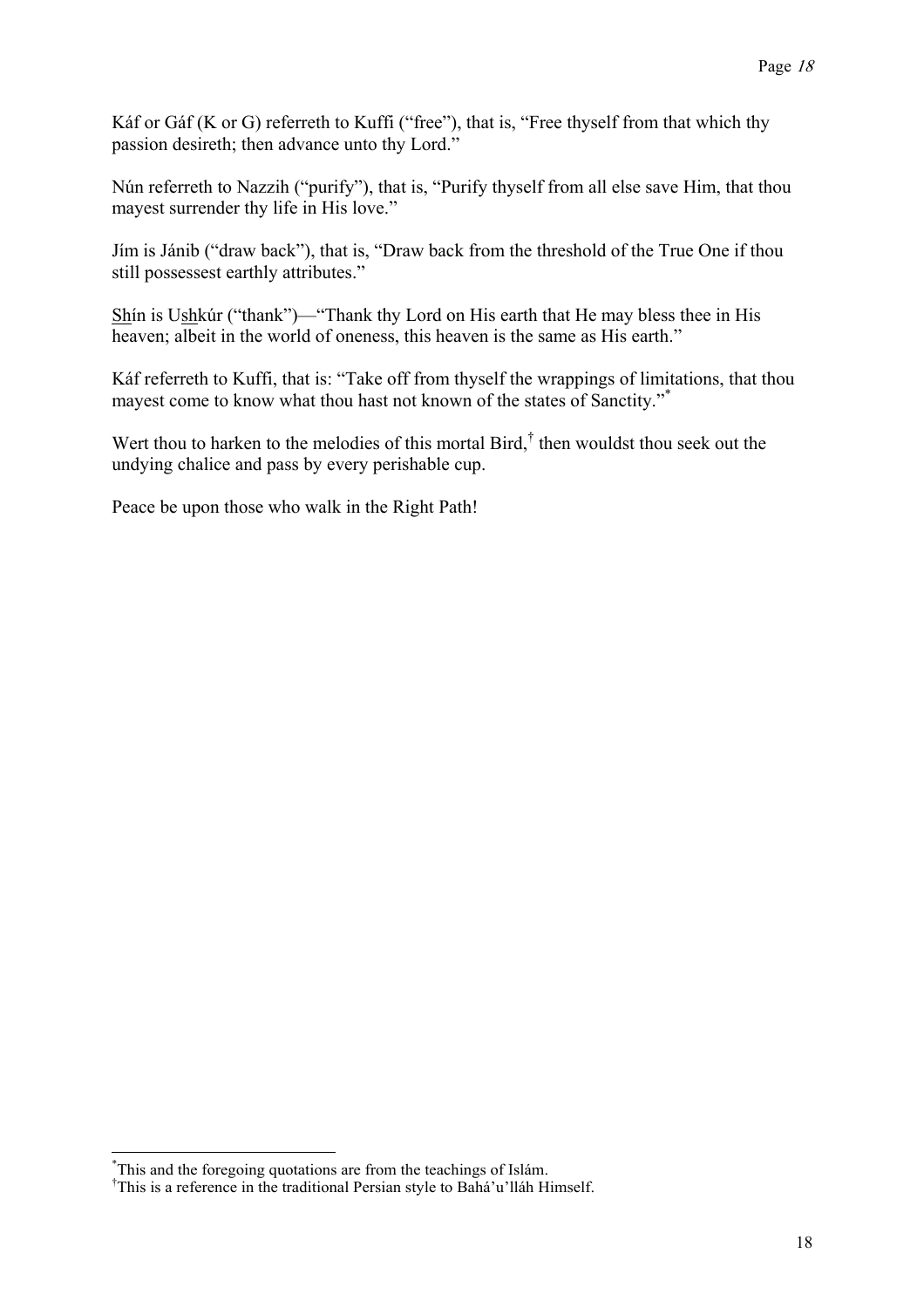# The Four Valleys

#### The Four Valleys

He is the Strong, the Well-Beloved!

O light of truth, Hisám-i-Dín, the bounteous, No prince hath the world begot like unto Thee!<sup>\*</sup>

I am wondering why the tie of love was so abruptly severed, and the firm covenant of friendship broken. Did ever, God forbid, My devotion lessen, or My deep affection fail, that thou hast thus forgot Me and blotted Me from thy thoughts?

What fault of Mine hath made thee cease thy favors?

Is it that We are lowly and thou of high degree?<sup>†</sup>

Or is that a single arrow hath driven thee from the battle?‡ Have they not told thee that faithfulness is a duty on those who follow the mystic way, that it is the true guide to His Holy Presence? "But as for those who say, 'Our Lord is God,' and who go straight to Him, the angels shall descend to them...."<sup>§</sup>

Likewise He saith, "Go straight on then as thou hast been commanded."\*\* Wherefore, this course is incumbent on those who dwell in the presence of God.

I do as bidden, and I bring the message, Whether it give thee counsel or offense.<sup>†</sup>

Albeit I have received no answer to My letters and it is contrary to the usage of the wise to express My regard anew, yet this new love hath broken all the old rules and ways.

Tell us not the tale of Laylí or of Majnún's woe— Thy love hath made the world forget the loves of long ago. When once thy name was on the tongue, the lovers caught it And it set the speakers and the hearers dancing to and fro.<sup>‡‡</sup>

And of divine wisdom and heavenly counsel, [Rúmí says]:

Each moon, O my beloved, for three days I go mad; Today's the first of these—'Tis why thou seest me glad.

 <sup>\*</sup> Mathnaví of Rúmí.

<sup>&</sup>lt;sup>†</sup>Sa'dí, Muslihu'd-Dín of Shíráz (ca. 1184–1291), famed author of the Gulistán and other poetical works. <sup>‡</sup>Persian proverb describing a man who gives up easily. As used here one connotation is that the **Shaykh** might have considered his station as a mystic leader compromised by the fact of his being taught the new truth by Bahá'u'lláh.

 $\text{\textdegree}$ Our'an 41:30.

 $\frac{Q}{2}$  and  $\frac{1}{2}$ .  $\frac{1}{2}$ .  $\frac{1}{4}$ .  $\frac{1}{2}$ 

 $\ddagger$ Thid.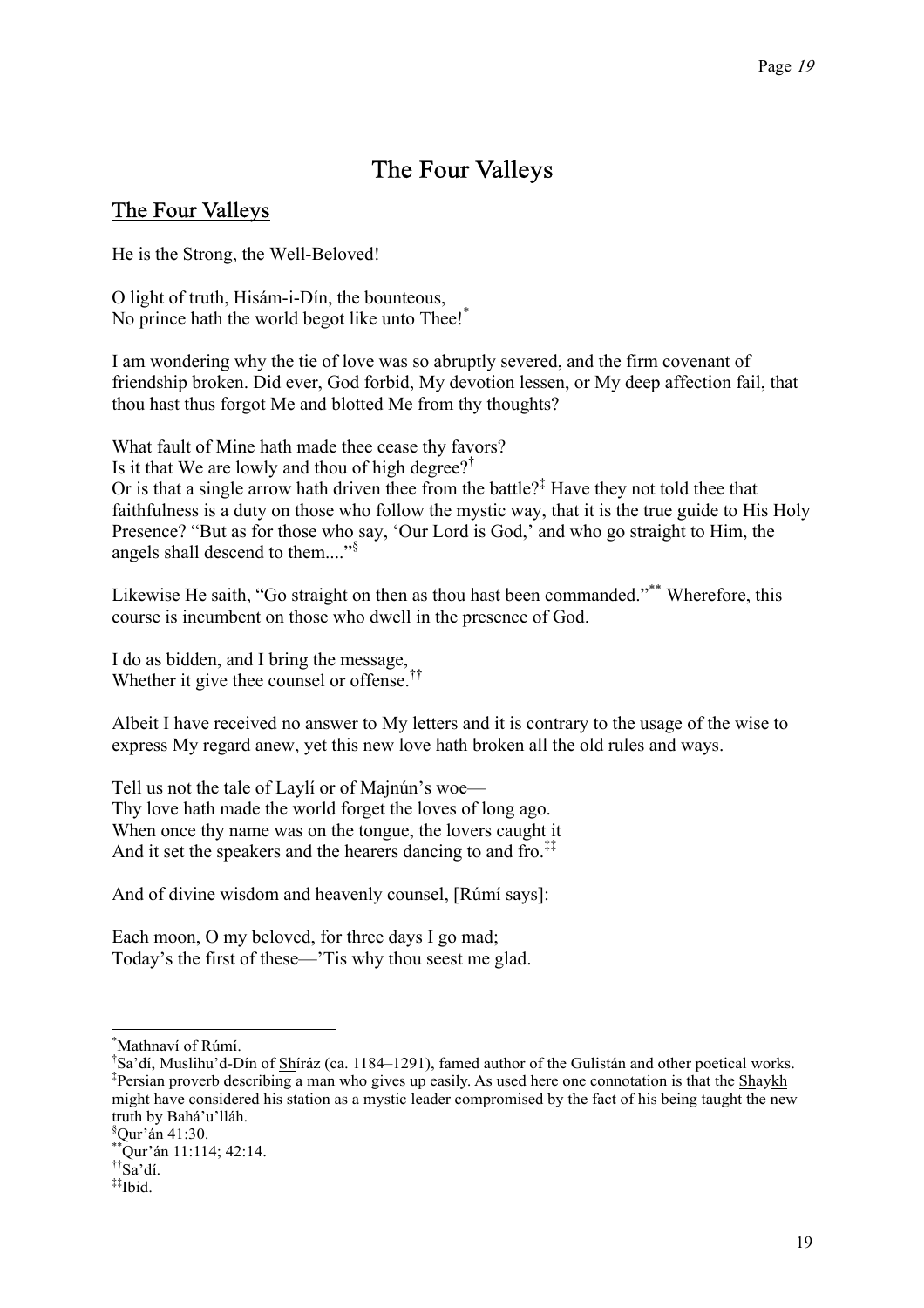We hear that thou hast journeyed to Tabríz and Tiflis to disseminate knowledge, or that some other high purpose hath taken thee to Sanandaj.<sup>\*</sup>,<sup>†</sup>

O My eminent friend! Those who progress in mystic wayfaring are of four kinds. I shall describe them in brief, that the grades and qualities of each kind may become plain to thee.

#### The First Valley

If the travelers seek after the goal of the Intended One (maqsúd), this station appertaineth to the self—but that self which is "The Self of God standing within Him with laws."‡

On this plane, the self is not rejected but beloved; it is well-pleasing and not to be shunned. Although at the beginning, this plane is the realm of conflict, yet it endeth in attainment to the throne of splendor. As they have said: "O Abraham of this day, O Friend Abraham of the Spirit! Kill these four birds of prey,"<sup>§</sup> that after death the riddle of life may be unraveled.

This is the plane of the soul who is pleasing unto God. Refer to the verse:

O thou soul who art well assured, Return to thy Lord, well-pleased, and pleasing unto Him.<sup>\*\*</sup>

which endeth:

Enter thou among My servants, And enter thou My paradise.††

This station hath many signs, unnumbered proofs. Hence it is said: "Hereafter We will show them Our signs in the regions of the earth, and in themselves, until it become manifest unto them that it is the truth, $\mathbb{R}^{1+}$  and that there is no God save Him.

One must, then, read the book of his own self, rather than some treatise on rhetoric. Wherefore He hath said, "Read thy Book: There needeth none but thyself to make out an account against thee this day."§§

The story is told of a mystic knower, who went on a journey with a learned grammarian as his companion. They came to the shore of the Sea of Grandeur. The knower straightway flung himself into the waves, but the grammarian stood lost in his reasonings, which were as words that are written on water. The knower called out to him, "Why dost thou not follow?" The grammarian answered, "O Brother, I dare not advance. I must needs go back again."

 <sup>\*</sup> Senna, capital of Persian Kurdistán.

<sup>&</sup>lt;sup>†</sup>This preamble to The Four Valleys is written in the finest Persian epistolary style. The rules of classical letter writing in Persian require quotations from literary works, and assertions of abiding love for the one addressed, who is chided for having neglected the writer.

Hadíth. §

The Mathnaví. Here Rúmí tells a story of four evil birds which, when put to death, changed into four birds of goodness. The allegory refers to subduing evil qualities and replacing them with good. \*\*Qur'án 89:27–30.

 $*$ <sup>††</sup>Our'án 89:27–30.

 $*^{11}$ Qur'án 41:53.

<sup>§§</sup>Qur'án 17:15.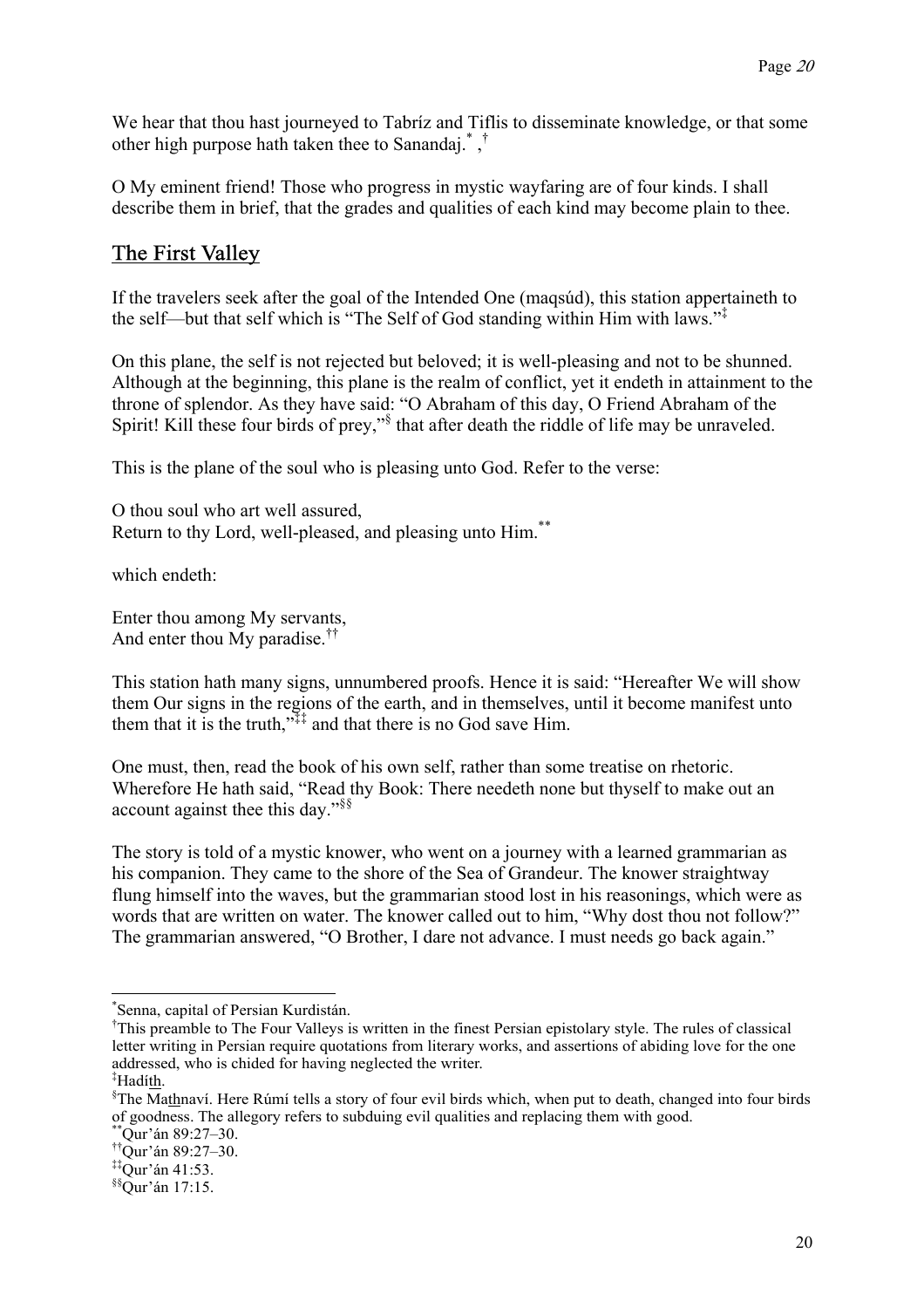Then the knower cried, "Forget what thou didst read in the books of Síbávayh and Qawlavayh, of Ibn-i-Hajíb and Ibn-i-Málik,<sup>\*</sup> and cross the water."

The death of self is needed here, not rhetoric: Be nothing, then, and walk upon the waves.<sup>†</sup>

Likewise is it written, "And be ye not like those who forget God, and whom He hath therefore caused to forget their own selves. These are the wicked doers."‡

## The Second Valley

If the wayfarer's goal be the dwelling of the Praiseworthy One (Maḥmúd), $\frac{8}{3}$  this is the station of primal reason which is known as the Prophet and the Most Great Pillar.\*\* Here reason signifieth the divine, universal mind, whose sovereignty enlighteneth all created things—nor doth it refer to every feeble brain; for it is as the wise Saná'í hath written:

How can feeble reason encompass the Qur'án, Or the spider snare a phoenix in his web? Wouldst thou that the mind should not entrap thee? Teach it the science of the love of God!

On this plane, the traveler meeteth with many a trial and reverse. Now is he lifted up to heaven, now is he cast into the depths. As it hath been said: "Now Thou drawest me to the summit of glory, again Thou castest me into the lowest abyss." The mystery treasured in this plane is divulged in the following holy verse from the Súrih of THE CAVE:<sup>††</sup>

"And thou mightest have seen the sun when it arose, pass on the right of their cave, and when it set, leave them on the left, while they were in its spacious chamber. This is one of the signs of God. Guided indeed is he whom God guideth; but for him whom He misleadeth, thou shalt by no means find a patron."

If a man could know what lieth hid in this one verse, it would suffice him. Wherefore, in praise of such as these, He hath said: "Men whom neither merchandise nor traffic beguile from the remembrance of God<sup>37‡‡</sup>

This station conferreth the true standard of knowledge, and freeth man from tests. In this realm, to search after knowledge is irrelevant, for He hath said concerning the guidance of travelers on this plane, "Fear God, and God will instruct thee."§§ And again: "Knowledge is a light which God casteth into the heart of whomsoever He willeth."<sup>\*</sup>

 <sup>\*</sup> Famed writers on grammar and rhetoric.

<sup>&</sup>lt;sup>†</sup>The Mathnaví.

 $^{\ddagger}$ Qur'án 59:19.

<sup>&</sup>lt;sup>§</sup>An attribute of God and one of the titles of Muhammad.<br>\*\*Maqám-i-Mahmúd—Praiseworthy Station—is the rank of Prophets endowed with constancy.<br><sup>††</sup>Qur'án 18:16. This is a reference to the station of complete faith. The co

 $\text{``Our'}\text{\'an}18:16$ . This is a reference to the station of complete faith. The companions of the Cave are identified with early Christian martyrs.

 $\stackrel{\text{\ddot{}}{\text{\ddot{}}}}{\text{Our'an 24}}$ :37.

 $\sum_{n=1}$ §§Qur'án 2:282.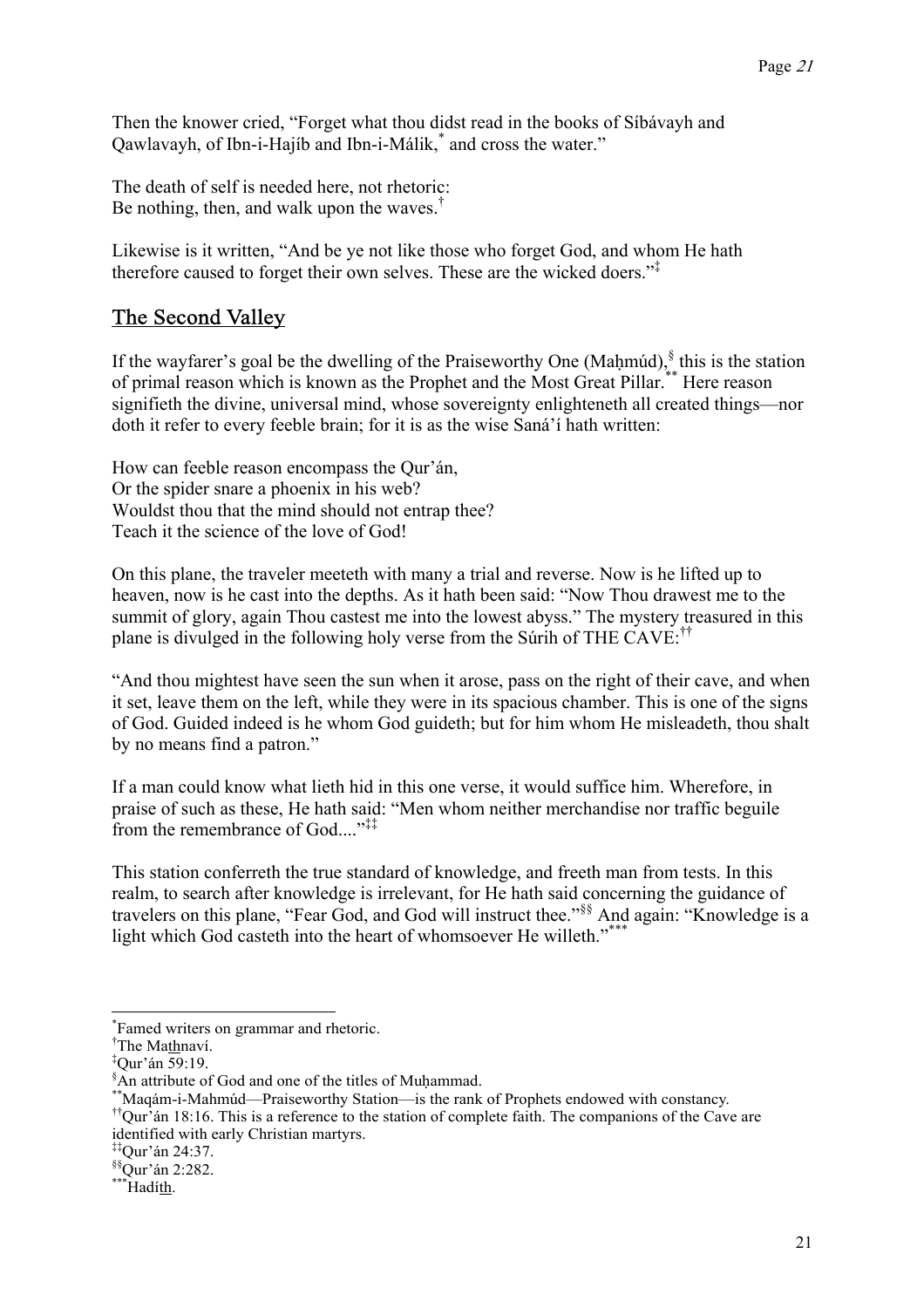Wherefore, a man should make ready his heart that it be worthy of the descent of heavenly grace, and that the bounteous Cup-Bearer may give him to drink of the wine of bestowal from the merciful vessel. "For the like of this let the travailers travail!"\*

And now do I say, "Verily we are from God, and to Him shall we return."<sup>†</sup>

## The Third Valley

If the loving seekers wish to live within the precincts of the Attracting One (Maj $\underline{d}\underline{h}$ úb),<sup>‡</sup> no soul may dwell on this Kingly Throne save the beauty of love. This realm is not to be pictured in words.

Love shunneth this world and that world too, In him are lunacies seventy-and-two. The minstrel of love harpeth this lay: Servitude enslaveth, kingship doth betray.<sup>§</sup>

This plane requireth pure affection and the bright stream of fellowship. In telling of these companions of the Cave He saith: "They speak not till He hath spoken; and they do His bidding."\*\*

On this plane, neither the reign of reason is sufficient nor the authority of self. Hence, one of the Prophets of God hath asked: "O my Lord, how shall we reach unto Thee?" And the answer came, "Leave thyself behind, and then approach Me."

These are a people who deem the lowest place to be one with the throne of glory, and to them beauty's bower differeth not from the field of a battle fought in the cause of the Beloved.

The denizens of this plane speak no words—but they gallop their chargers. They see but the inner reality of the Beloved. To them all words of sense are meaningless, and senseless words are full of meaning. They cannot tell one limb from another, one part from another. To them the mirage is the real river; to them going away is returning. Wherefore hath it been said:

The story of Thy beauty reached the hermit's dell; Crazed, he sought the Tavern where the wine they buy and sell. The love of Thee hath leveled down the fort of patience, The pain of Thee hath firmly barred the gate of hope as well.<sup>††</sup>

In this realm, instruction is assuredly of no avail.

The lover's teacher is the Loved One's beauty, His face their lesson and their only book. Learning of wonderment, of longing love their duty, Not on learned chapters and dull themes they look.

 <sup>\*</sup> Qur'án 37:59.

<sup>†</sup> Qur'án 2:151.

<sup>‡</sup> That attribute of God which draws all creatures to Him.

<sup>&</sup>lt;sup>§</sup>The Ma<u>th</u>naví.<br>\*\*Qur'án 21:27.

<sup>††</sup>Sa'dí.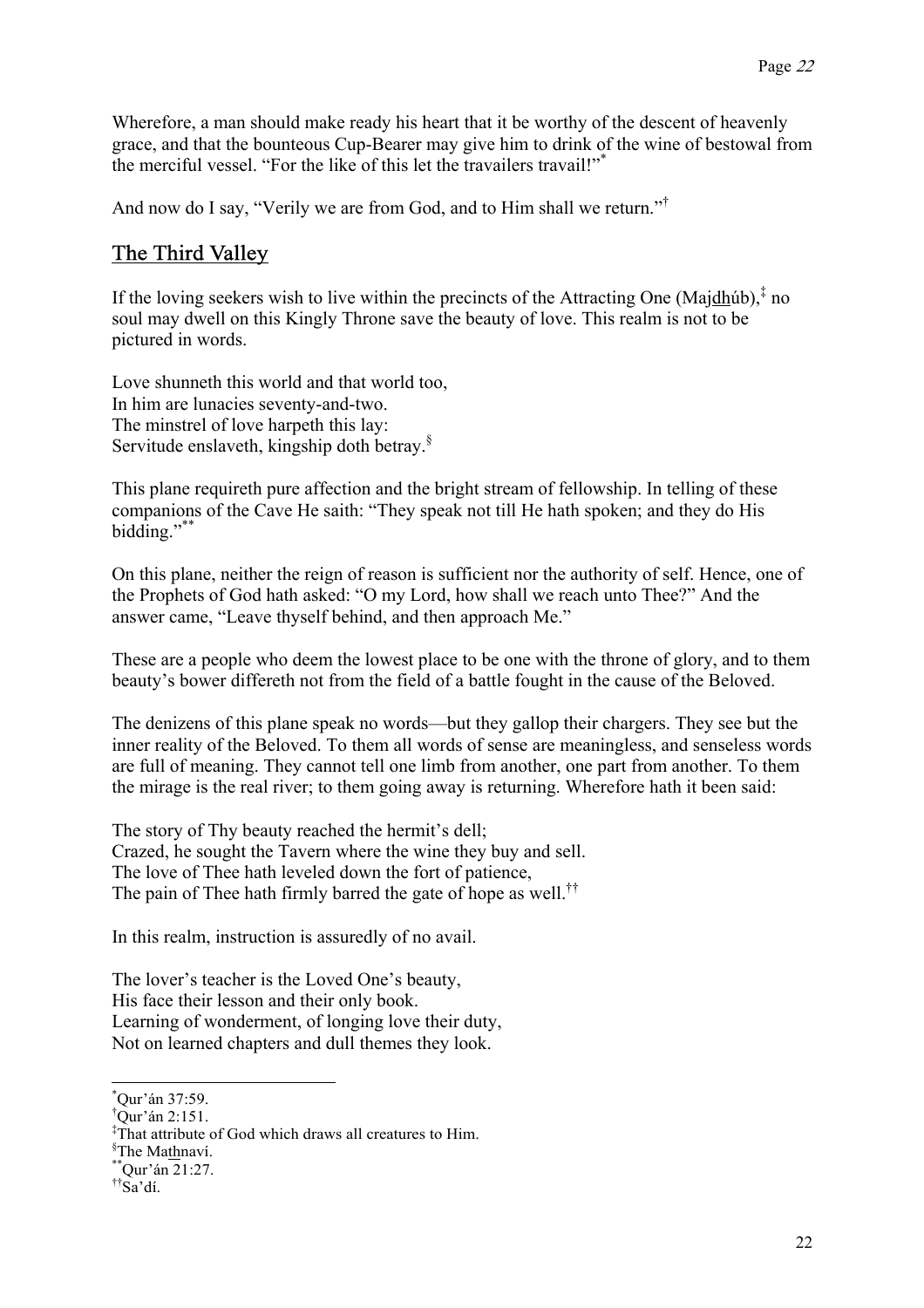The chain that binds them is His musky hair, The Cyclic Scheme, $*$  to them, is but to Him a stair.<sup>†</sup>

Here followeth a supplication to God, the Exalted, the Glorified:

O Lord! O Thou Whose bounty granteth wishes! I stand before Thee, all save Thee forgetting. Grant that the mote of knowledge in my spirit Escape desire and the lowly clay; Grant that Thine ancient gift, this drop of wisdom, Merge with Thy mighty sea. $\frac{1}{x}$ 

Thus do I say: There is no power or might save in God, the Protector, the Self-Subsistent. $§$ 

## The Fourth Valley

If the mystic knowers be of those who have reached to the beauty of the Beloved One (Mahbúb), this station is the apex of consciousness and the secret of divine guidance. This is the center of the mystery: "He doth what He willeth, ordaineth what He pleaseth."<sup>\*\*\*</sup>

Were all the denizens of earth and heaven to unravel this shining allusion, this darksome riddle, until the Day when the Trumpet soundeth, yet would they fail to comprehend even a letter thereof, for this is the station of God's immutable decree, His foreordained mystery. Hence, when searchers inquired of this, He made reply, "This is a bottomless sea which none shall ever fathom."†† And they asked again, and He answered, "It is the blackest of nights through which none can find his way."

Whoso knoweth this secret will assuredly hide it, and were he to reveal but its faintest trace they would nail him to the cross. Yet, by the Living God, were there any true seeker, I would divulge it to him; for they have said: "Love is a light that never dwelleth in a heart possessed by fear."

Verily, the wayfarer who journeyeth unto God, unto the Crimson Pillar in the snow-white path, will never reach unto his heavenly goal unless he abandoneth all that men possess: "And if he feareth not God, God will make him to fear all things; whereas all things fear him who feareth God<sup>"##</sup>

Speak in the Persian tongue, though the Arab please thee more; A lover hath many a tongue at his command.§§

 <sup>\*</sup> The Cyclic Theory of Abú-'Alí Síná (Avicenna—980–1037) as expressed by him in the quatrain: Every semblance, every shape that perisheth today In the treasure-house of Time is safely stored away. When the world revolveth to its former place, Out of the Invisible He draweth forth its face. See also Some Answered Questions, p. 326.

<sup>&</sup>lt;sup>†</sup>The Mathnaví.

<sup>‡</sup> Ibid.

 ${}^{8}$ From Qur'án 18:37.<br>\*\*Qur'án 2:254; 5:1, etc

<sup>††</sup>Statement attributed to 'Alí.

<sup>‡‡</sup>This quotation is in Arabic.

<sup>§§</sup>The Mathnaví.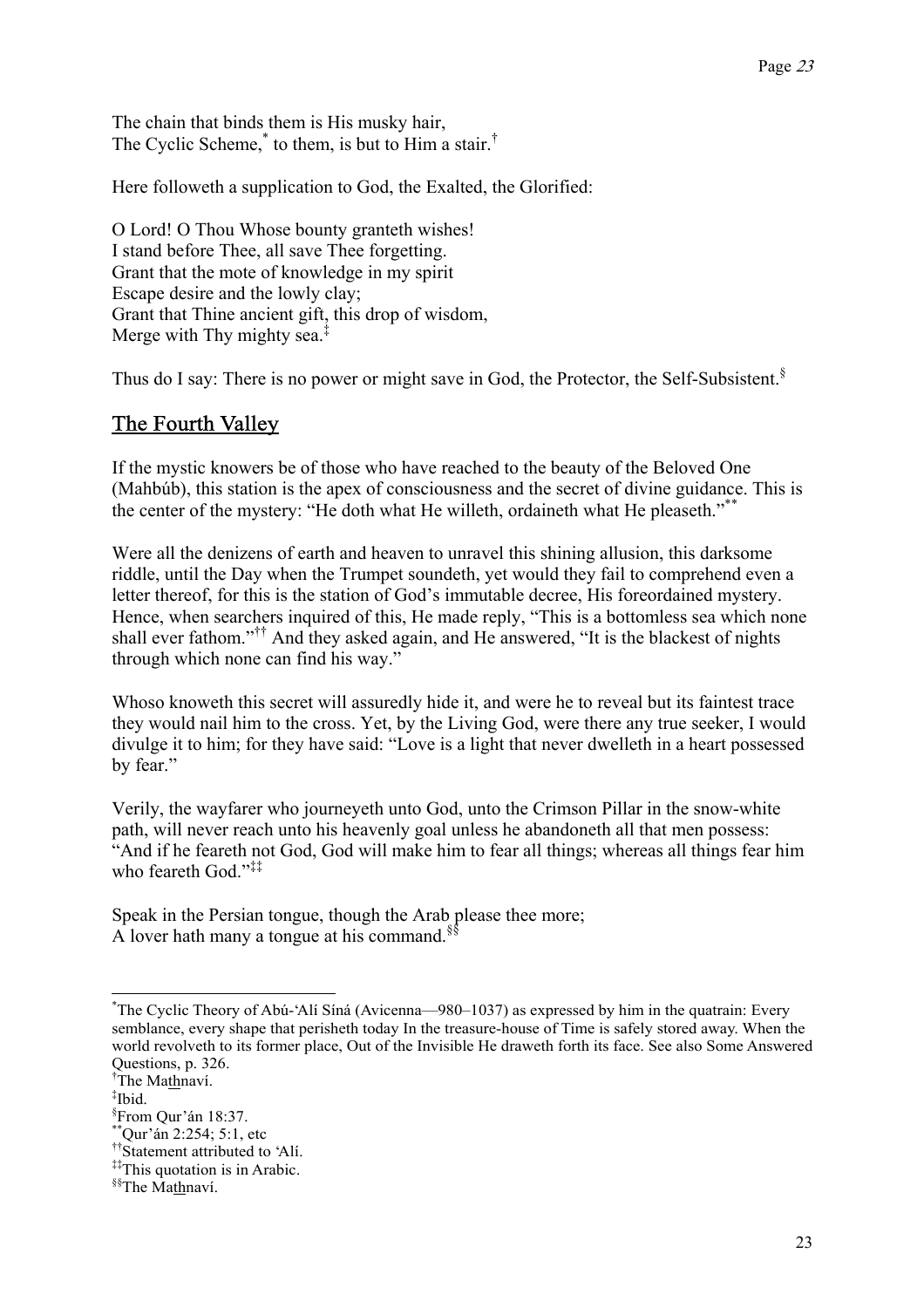How sweet is this couplet which revealeth such a truth:

See, our hearts come open like shells, when He raineth grace like pearls, And our lives are ready targets, when agony's arrows He hurls.

And were it not contrary to the Law of the Book, I would verily bequeath a part of My possessions to the one who would put Me to death, and I would name him My heir; yea, I would bestow upon him a portion, would render him thanks, would seek to refresh Mine eyes with the touch of his hand. But what can I do? I have no possessions, no power, and this is what God hath ordained.<sup>\*</sup>

Methinks at this moment, I catch the fragrance of His garment<sup>†</sup> blowing from the Egypt of Bahá; verily He seemeth near at hand, though men may think Him far away.  $\frac{1}{2}$  My soul doth smell the perfume shed by the Beloved One; My sense is filled with the fragrance of My dear Companion.

The duty of long years of love obey And tell the tale of happy days gone by, That land and sky may laugh aloud today, And it may gladden mind and heart and eye.\*\*

This is the realm of full awareness, of utter self-effacement. Even love is no pathway to this region, and longing hath no dwelling here; wherefore is it said, "Love is a veil betwixt the lover and the beloved." Here love becometh an obstruction and a barrier, and all else save Him is but a curtain. The wise Saná'í hath written:

Never the covetous heart shall come to the stealer of hearts, Never the shrouded soul unite with beauty's rose.

For this is the realm of Absolute Command and is free of all the attributes of earth.

The exalted dwellers in this mansion do wield divine authority in the court of rapture, with utter gladness, and they do bear a kingly sceptre. On the high seats of justice, they issue their commands, and they send down gifts according to each man's deserving. Those who drink of this cup abide in the high bowers of splendor above the Throne of the Ancient of Days, and they sit in the Empyrean of Might within the Lofty Pavilion: "Naught shall they know of sun or piercing cold."††

Herein the high heavens are in no conflict with the lowly earth, nor do they seek to excel it, for this is the land of mercy, not the realm of distinction. Albeit at every moment these souls appear in a new office, yet their condition is ever the same. Wherefore of this realm it is written, "No work withholdeth Him from another."<sup> $\ddagger\ddagger$ </sup> And of another state it is said: "Every"

 <sup>\*</sup> This was revealed before the Declaration of Bahá'u'lláh. The lines following refer to the imminence of His Manifestation.

<sup>†</sup> Literally, the garment of Há, which is the letter "H" and here represents Bahá.

<sup>‡</sup> This reference is to the story of Joseph in the Qur'án and the Bible.

<sup>&</sup>lt;sup>§</sup>This refers to those who did not expect the imminent advent of Him Whom God Shall Manifest. \*\*The Mathnaví.

<sup>††</sup>Qur'án 76:13.

<sup>‡‡</sup>This quotation is from one of the commentators on Qur'án 55:29. Cf. the dictionary Lisánu'l-'Arab.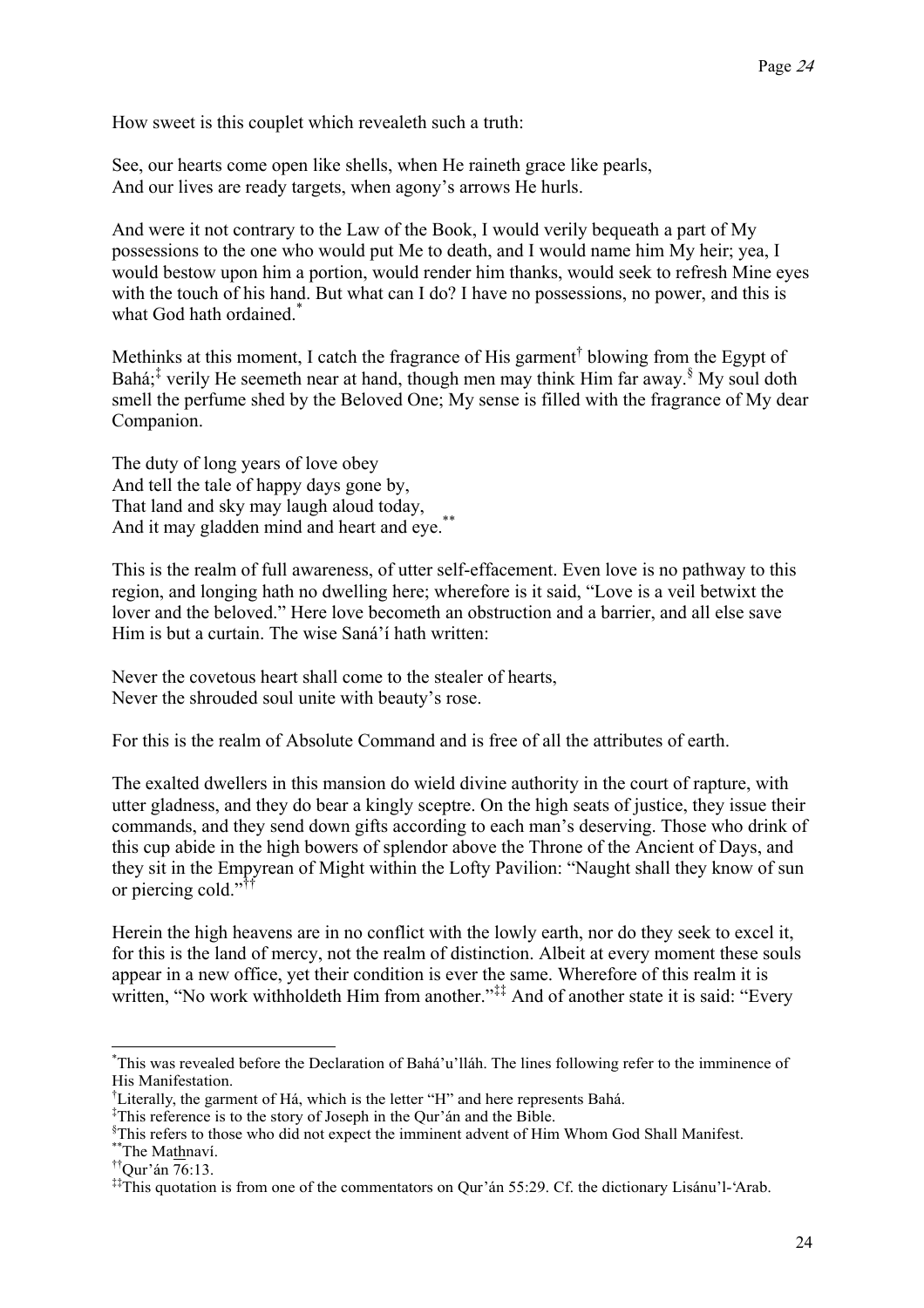day doth some new work employ Him."<sup>\*</sup> This is the food whose savor changeth not, whose color altereth not. If thou eatest thereof, thou shalt verily chant this verse: "I turn my face to Him Who hath created the Heavens and the earth ... I am not one of those who add gods to God."<sup>†</sup> "And thus did we show Abraham the Kingdom of the Heavens and of the Earth, that He might be established in knowledge."<sup>‡</sup> Wherefore, put thy hand into thy bosom, then stretch it forth with power, and behold, thou shalt find it a light unto all the world."<sup>§</sup>

How crystal this cool water that the Cup-Bearer bringeth! How bright this pure wine in the hands of the Beloved! How delicate this draught from the Heavenly Cup! May it do them good, whoso drink thereof, and taste of its sweetness and attain to its knowledge.

It is not fitting that I tell thee more, For the stream's bed cannot hold the sea.<sup>\*</sup>

For the mystery of this utterance is hid within the storehouse of the Great Infallibility<sup>††</sup> and laid up in the treasuries of power. It is sanctified above the jewels of explanation; it is beyond what the most subtle of tongues can tell.

Astonishment here is highly prized, and utter poverty essential. Wherefore hath it been said, "Poverty is My pride."‡‡ And again: "God hath a people beneath the dome of glory, whom He hideth in the clothing of radiant poverty."§§ These are they who see with His eyes, hear with His ears, as it is written in the well-known tradition.

Concerning this realm, there is many a tradition and many a verse, of broad or special relevancy, but two of these will suffice to serve as a light for men of mind and heart.

The first is His statement: "O My Servant! Obey Me and I shall make thee like unto Myself. I say 'Be,' and it is, and thou shalt say 'Be,' and it shall be."

And the second: "O Son of Adam! Seek fellowship with none until thou hast found Me, and whenever thou shalt long for Me, thou shalt find Me close to thee."

Whatever high proofs and wondrous allusions are recounted herein, concern but a single Letter, a single Point. "Such hath been the way of God ... and no change canst thou find in the way of God."\*\*\*

I began this epistle some time ago, in thy remembrance, and since thy letter had not reached me then, I began with some words of reproach. Now, thy new missive hath dispelled that feeling and causeth Me to write thee. To speak of My love for thine Eminence is needless. "God is a sufficient witness!"††† For his Eminence Shaykh Muḥammad—May God the

 <sup>\*</sup>  $"Our'an 55:29.$ 

<sup>†</sup> Qur'án 6:79.

<sup>‡</sup> Qur'án 6:75.

<sup>&</sup>lt;sup>§</sup>Cf. Qur'án 7:105 etc., and Hadí<u>th</u>.<br>\*\*The Ma<u>th</u>naví.

<sup>&</sup>lt;sup>\*\*</sup>The Mathraví.<br><sup>††</sup>Ismat-i-Kubrá, the invariable attribute of the Divine Manifestation.

<sup>&</sup>lt;sup>‡‡</sup>Muḥammad.<br><sup>§§</sup>Hadíth

<sup>\*\*\*\*</sup>Qur'án 33:62; 48:23.

 $*$ <sup>†††</sup>Qur'án 4:164.